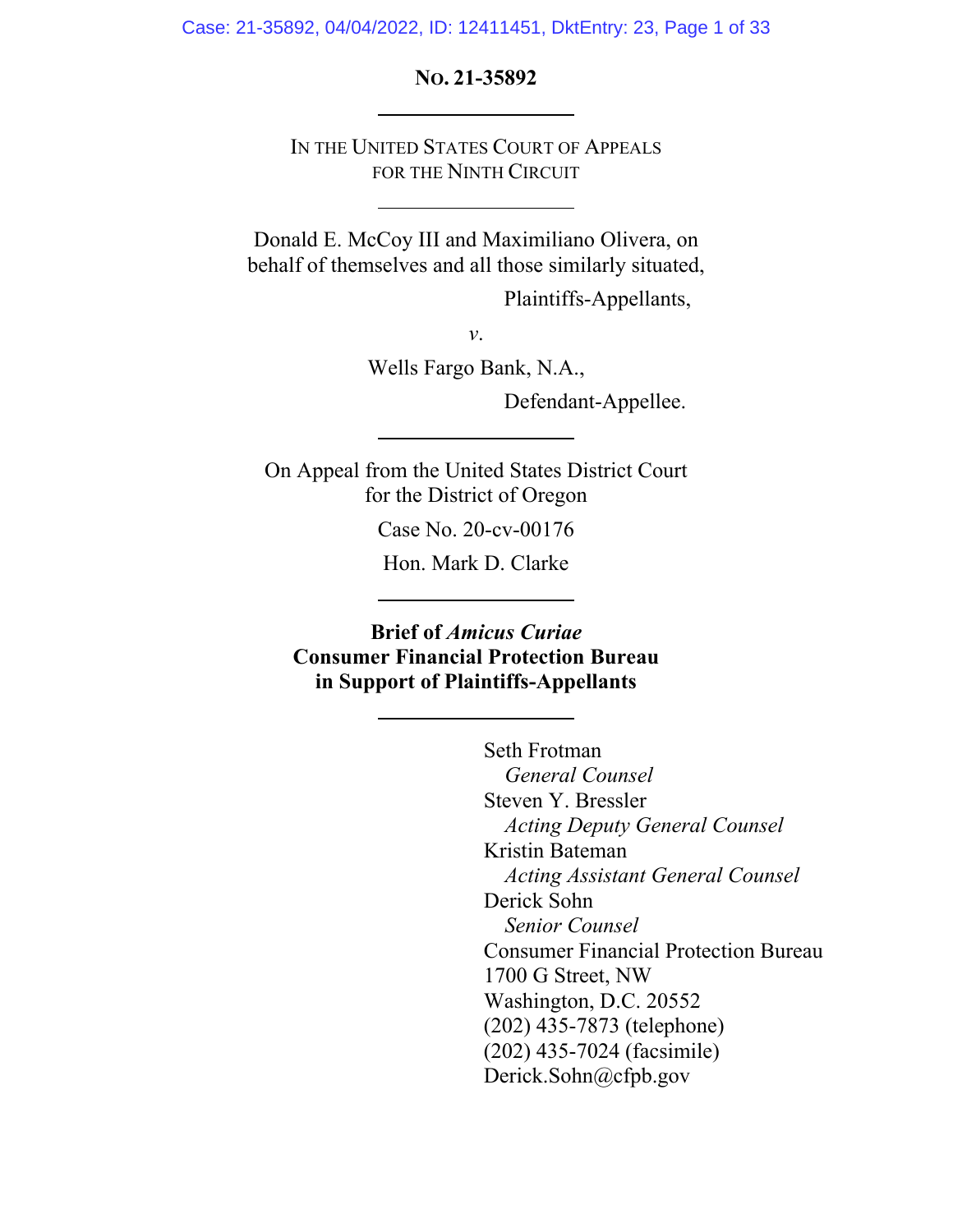# **TABLE OF CONTENTS**

|     | A.                                                                                                                                                                                                    |                                                                                                                                                                                                |    |
|-----|-------------------------------------------------------------------------------------------------------------------------------------------------------------------------------------------------------|------------------------------------------------------------------------------------------------------------------------------------------------------------------------------------------------|----|
|     | <b>B.</b>                                                                                                                                                                                             |                                                                                                                                                                                                |    |
|     |                                                                                                                                                                                                       |                                                                                                                                                                                                |    |
|     |                                                                                                                                                                                                       |                                                                                                                                                                                                |    |
| I.  |                                                                                                                                                                                                       | Section 1024.36 of Regulation X requires servicers to respond to<br>a borrower's request for information "with respect to" the<br>borrower's mortgage loan even if the request does not relate |    |
| II. | Section 1024.35 of Regulation X requires a servicer to respond to<br>a borrower's notice of error that asserts the servicer did not<br>provide any payoff balance in response to a borrower's request |                                                                                                                                                                                                |    |
|     |                                                                                                                                                                                                       | III. To the extent the Court finds Regulation X ambiguous, the<br>Bureau's interpretations of Sections 1024.35 and 1024.36 are                                                                 | 24 |
|     |                                                                                                                                                                                                       |                                                                                                                                                                                                |    |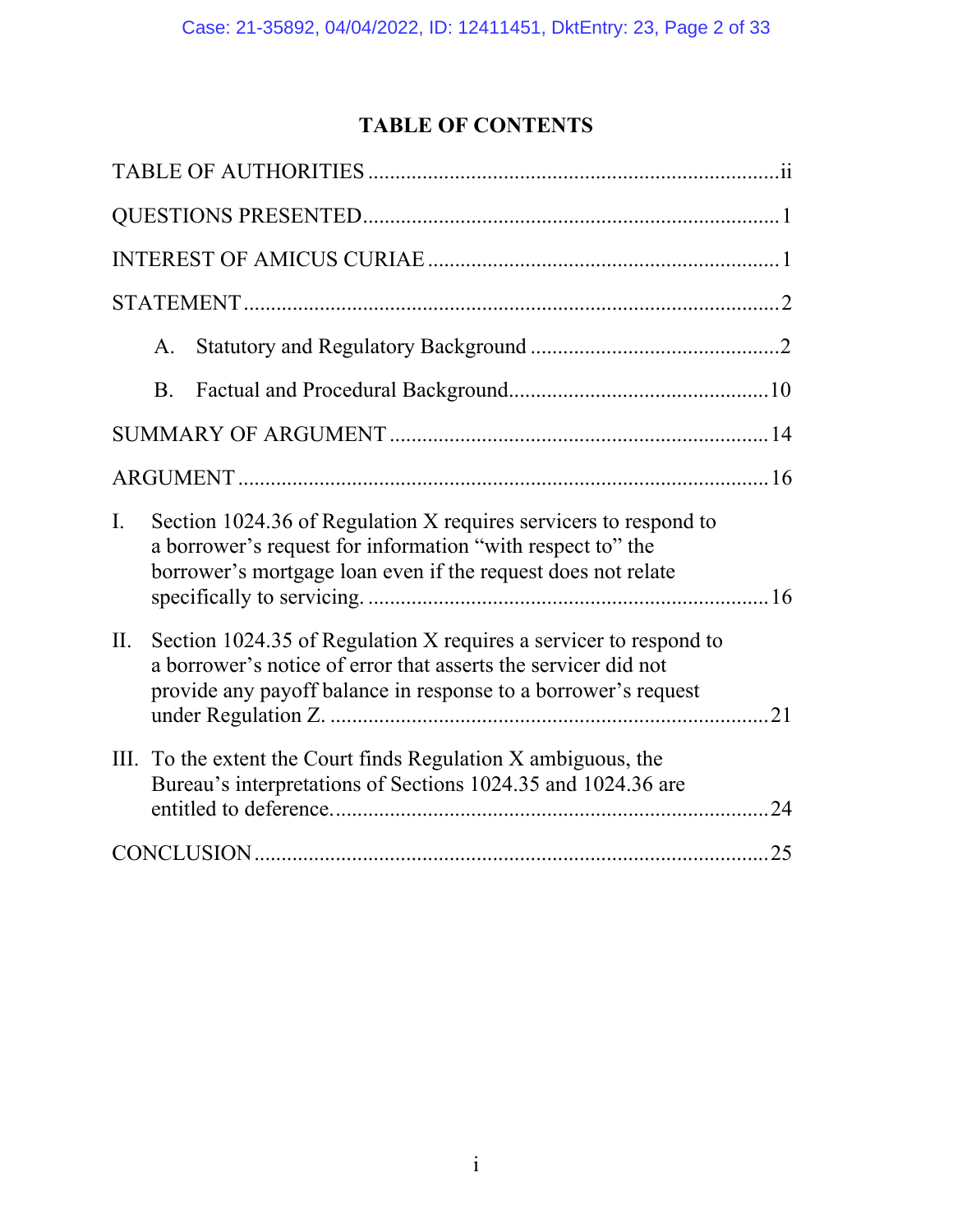# **TABLE OF AUTHORITIES**

| <b>Cases</b><br>Page(s)                                   |
|-----------------------------------------------------------|
| Ali v. Fed. Bureau of Prisons,                            |
| Auer v. Robbins,                                          |
| Dan's City Used Cars, Inc. v. Pelkey,                     |
| Goffney v. Becerra,                                       |
| Kisor v. Wilkie,                                          |
| Medrano v. Flagstar Bank, FSB,                            |
| Naimoli v. Ocwen Loan Servicing, LLC,                     |
| Schmidt v. Wells Fargo Bank, N.A.,                        |
| United States v. Grandberry,                              |
| <b>Statutes</b>                                           |
| Dodd-Frank Wall Street Reform And Consumer Protection Act |
|                                                           |
|                                                           |
|                                                           |
|                                                           |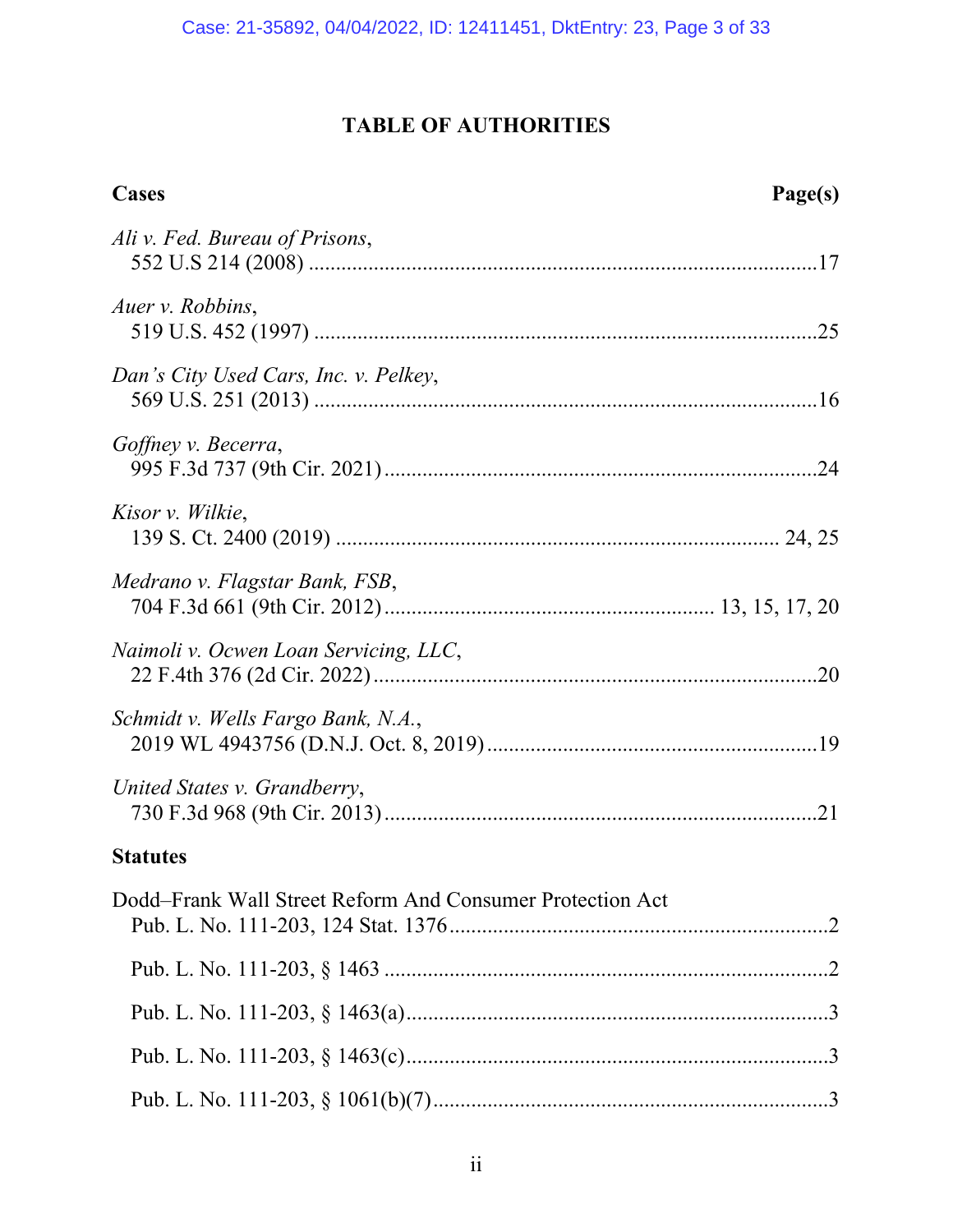| Real Estate Settlement Procedures Act |  |
|---------------------------------------|--|
|                                       |  |
|                                       |  |
|                                       |  |
|                                       |  |
|                                       |  |
|                                       |  |
|                                       |  |
|                                       |  |
| $12 \text{ U.S.C.} \S 2617 \dots 1$   |  |
|                                       |  |
|                                       |  |
|                                       |  |
|                                       |  |
| <b>Regulations</b>                    |  |

| Real Estate Settlement Procedures Act (Regulation X) |  |
|------------------------------------------------------|--|
|                                                      |  |
|                                                      |  |
|                                                      |  |
|                                                      |  |
|                                                      |  |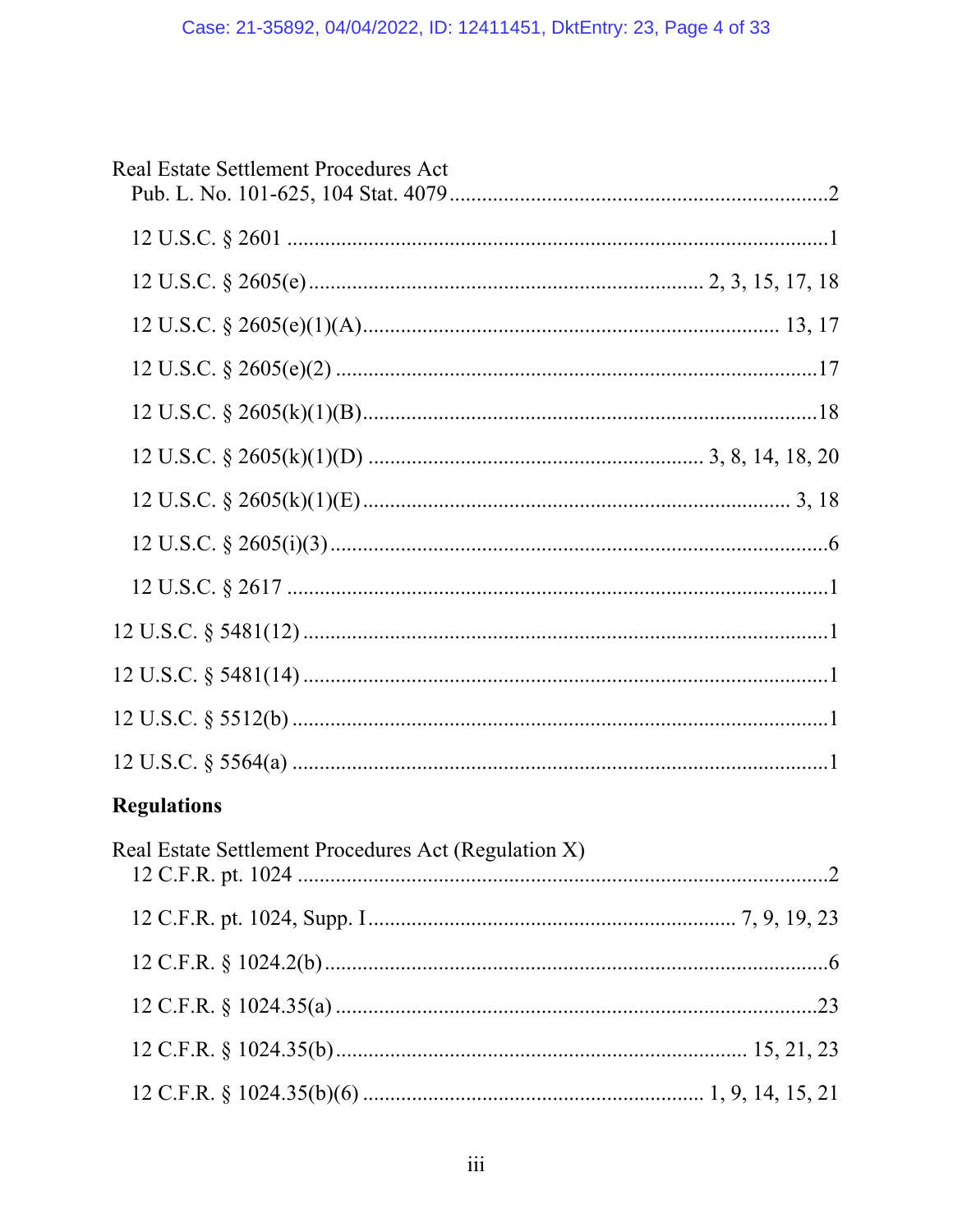| Real Estate Settlement Procedures Act, Section 6 Transfer of Servicing of<br>Mortgage Loans (Regulation X), |
|-------------------------------------------------------------------------------------------------------------|
| Real Estate Settlement Procedures Act (Regulation X),                                                       |
| Mortgage Servicing Rules Under the Real Estate Settlement Procedures Act<br>(Regulation $X$ ),              |
| <b>Other Authorities</b>                                                                                    |

|--|--|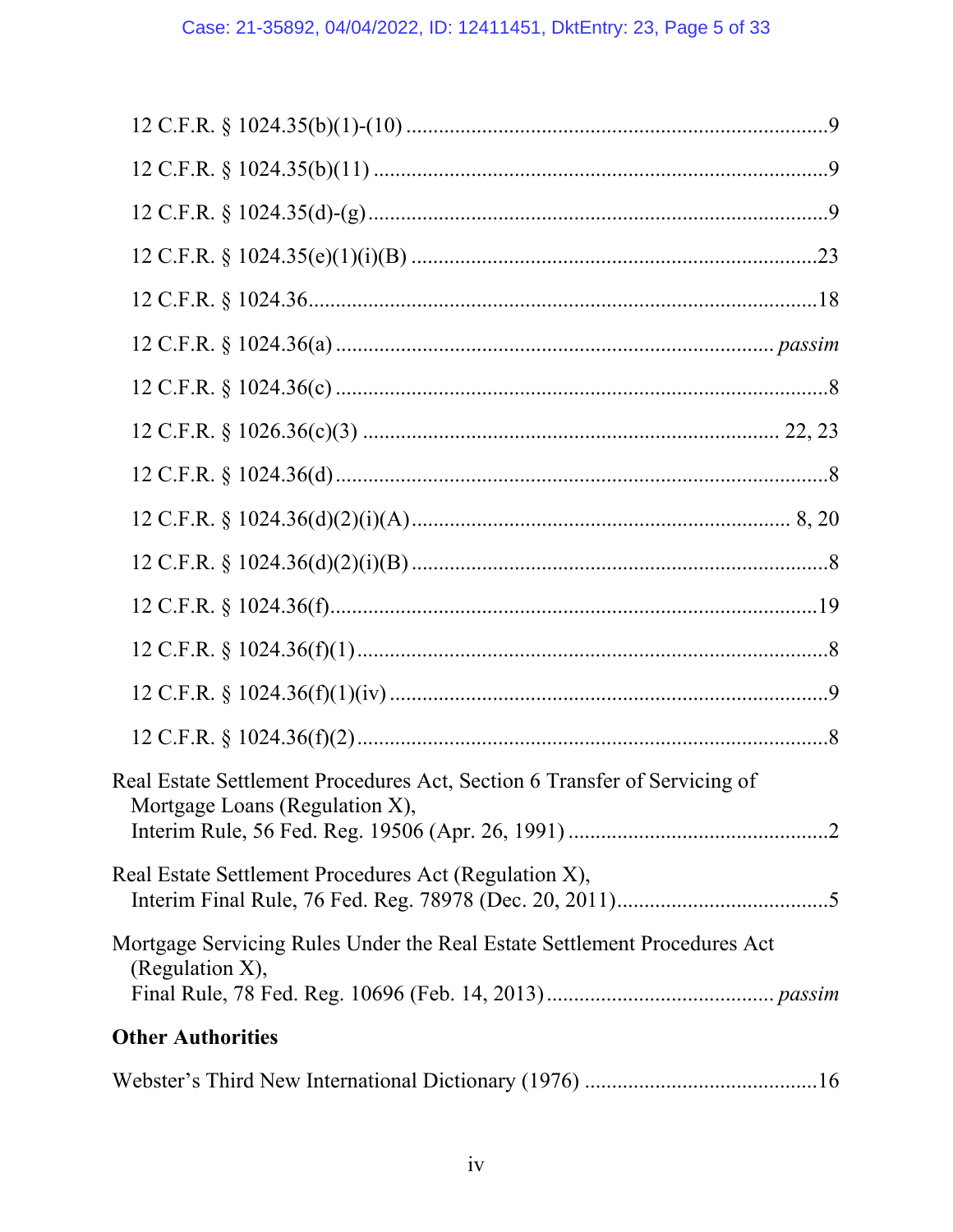### **QUESTIONS PRESENTED**

1. Section 1024.36 of Regulation X requires mortgage servicers to respond when a borrower submits a request for information that "states the information the borrower is requesting with respect to the borrower's mortgage loan." 12 C.F.R. § 1024.36(a). Does this provision require a servicer to respond to a borrower's letter requesting information about the borrower's mortgage loan, including when the request does not relate specifically to the servicing of that loan?

2. Section 1024.35 of Regulation X requires mortgage servicers to respond when a borrower submits a written notice that asserts a "covered error," which that section defines to include the "[f]ailure to provide an accurate payoff balance amount upon a borrower's request in violation of [Regulation Z]." 12 C.F.R. § 1024.35(b)(6). Does this provision require a servicer to respond to a borrower's written notice that asserts that the servicer violated Regulation Z by refusing to provide any payoff balance whatsoever after receiving the borrower's request?

### **INTEREST OF AMICUS CURIAE**

The Consumer Financial Protection Bureau is an independent agency of the United States charged with promulgating rules and issuing interpretations under the Real Estate Settlement Procedures Act (RESPA), 12 U.S.C. §§ 2601–2617, as well as enforcing the statute's requirements. 12 U.S.C. §§ 2617, 5512(b), 5564(a); *see also id.* § 5481(12), (14) (including RESPA in the list of "Federal consumer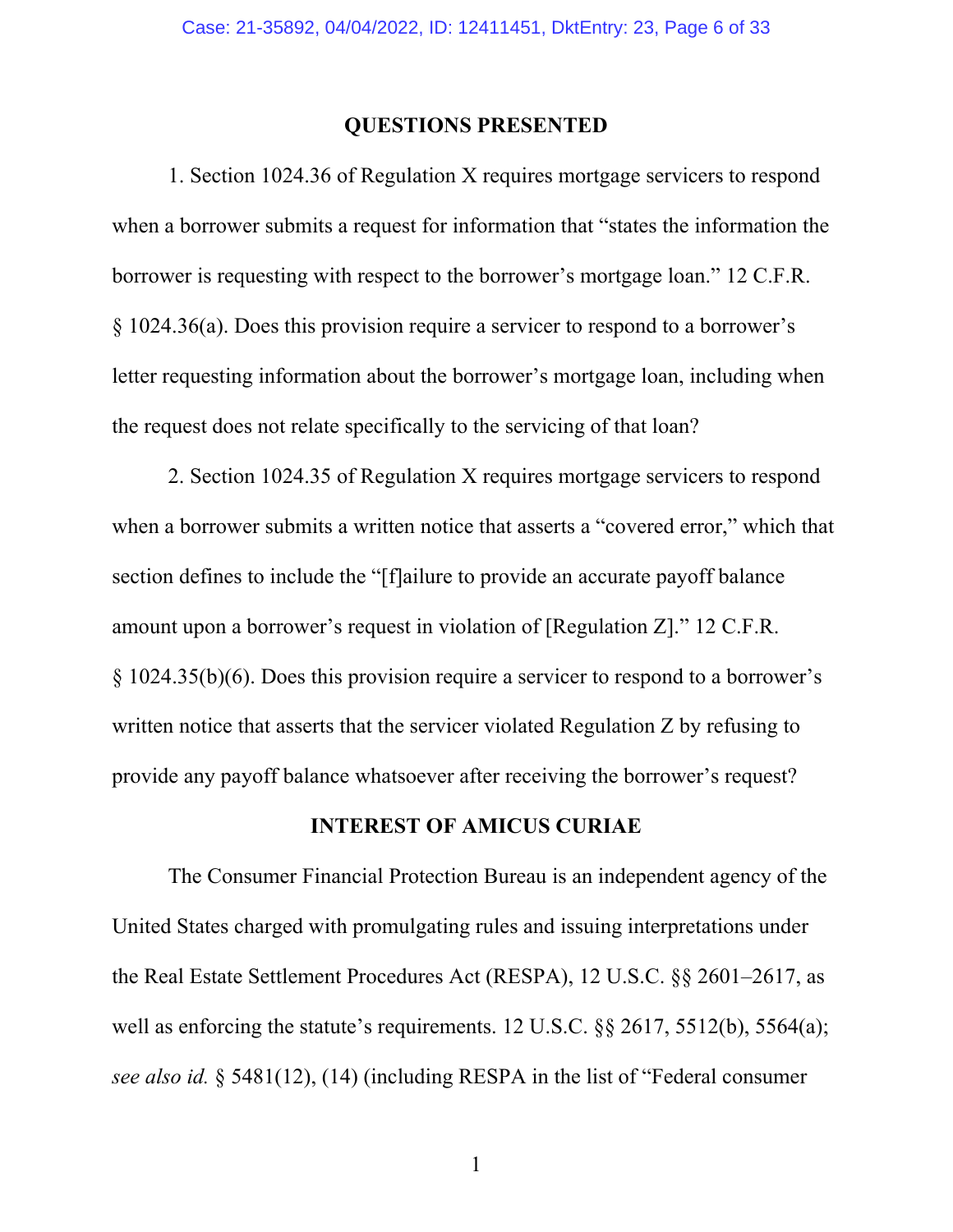financial laws" that the Bureau administers). The Bureau's rules implementing RESPA are known as Regulation X. *See* 12 C.F.R. pt. 1024.

This case concerns the scope of mortgage loan servicers' obligations to respond to written inquiries from borrowers regarding their mortgage loans under RESPA and Regulation X. As the agency responsible for interpreting, implementing, and enforcing those obligations, the Bureau has a substantial interest in this Court's resolution of the questions presented in this appeal.

#### **STATEMENT**

### **A. Statutory and Regulatory Background**

1. Since 1990, Section 6(e) of RESPA has required mortgage servicers to respond to "qualified written request[s]"—correspondence from borrowers that seeks information about a mortgage loan or requests that an error with the loan be corrected. *See* Pub. L. No. 101-625, 104 Stat. 4079, 4408–09 (1990) (codified at 12 U.S.C. § 2605(e)). The Department of Housing and Urban Development ("HUD"), which then administered RESPA, implemented Section 6 through Regulation X. 56 Fed. Reg. 19506 (Apr. 26, 1991).

In the wake of the 2008 financial crisis, Congress substantially amended RESPA and the requirements it imposes on servicers. *See* Dodd-Frank Wall Street Reform and Consumer Protection Act, Pub. L. No. 111-203, § 1463, 124 Stat. 1376 (2010). Among other things, the Dodd-Frank Act revised and expanded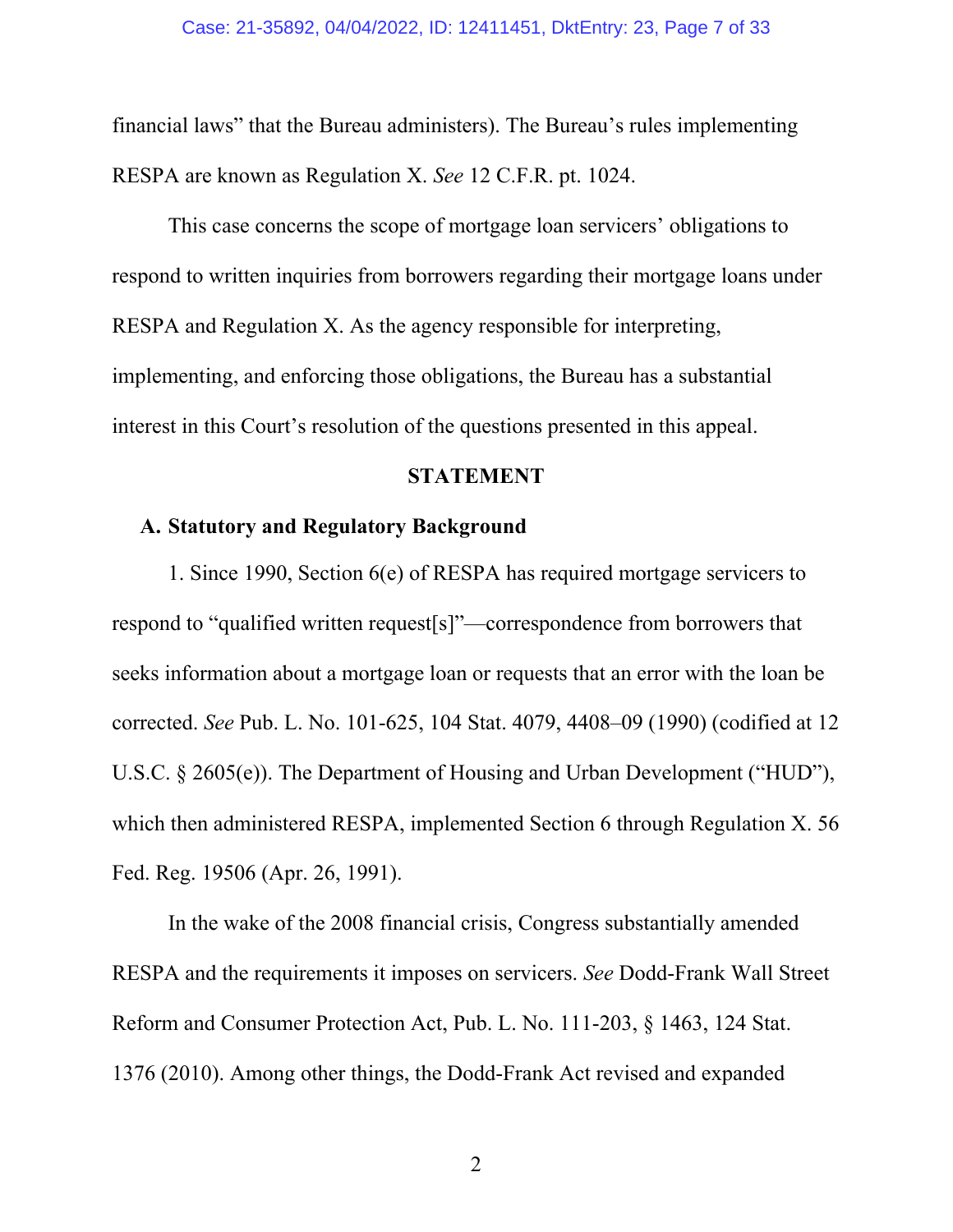servicers' obligations to respond to borrower inquiries: It shortened the time period for complying with the preexisting requirement to respond to qualified written requests for information, *id.* § 1463(c) (codified at 12 U.S.C. § 2605(e)), and also separately required servicers "to respond within 10 business days to a request from a borrower [for] the identity, address, and other relevant contact information about the owner or assignee of the loan," *id.* § 1463(a) (codified at 12 U.S.C.  $\S$  2605(k)(1)(D)). The Dodd-Frank Act also transferred authority to implement and enforce RESPA from HUD to the Bureau, *id.* § 1061(b)(7), and it required servicers "to comply with any other obligation" that the Bureau finds, "by regulation, to be appropriate to carry out the consumer protection purposes of [RESPA]," *id.* § 1463(a) (codified at 12 U.S.C. § 2605(k)(1)(E)).

2. In 2013, the Bureau implemented the Dodd-Frank Act's new provisions on mortgage servicing by amending Regulation X. 78 Fed. Reg. 10696 (Feb. 14, 2013) ("2013 Rule") (eff. Jan. 10, 2014). In issuing the 2013 Rule, the Bureau recognized that, in enacting and amending RESPA, Congress aimed "to establish servicers' duties" to "respond[] to borrower requests and complaints in a timely manner" and to "maintain[] and provid[e] accurate information." 78 Fed. Reg. at 10709. The Bureau further found that, in the modern mortgage market where ownership of a loan frequently changes hands after origination, *id.* at 10699,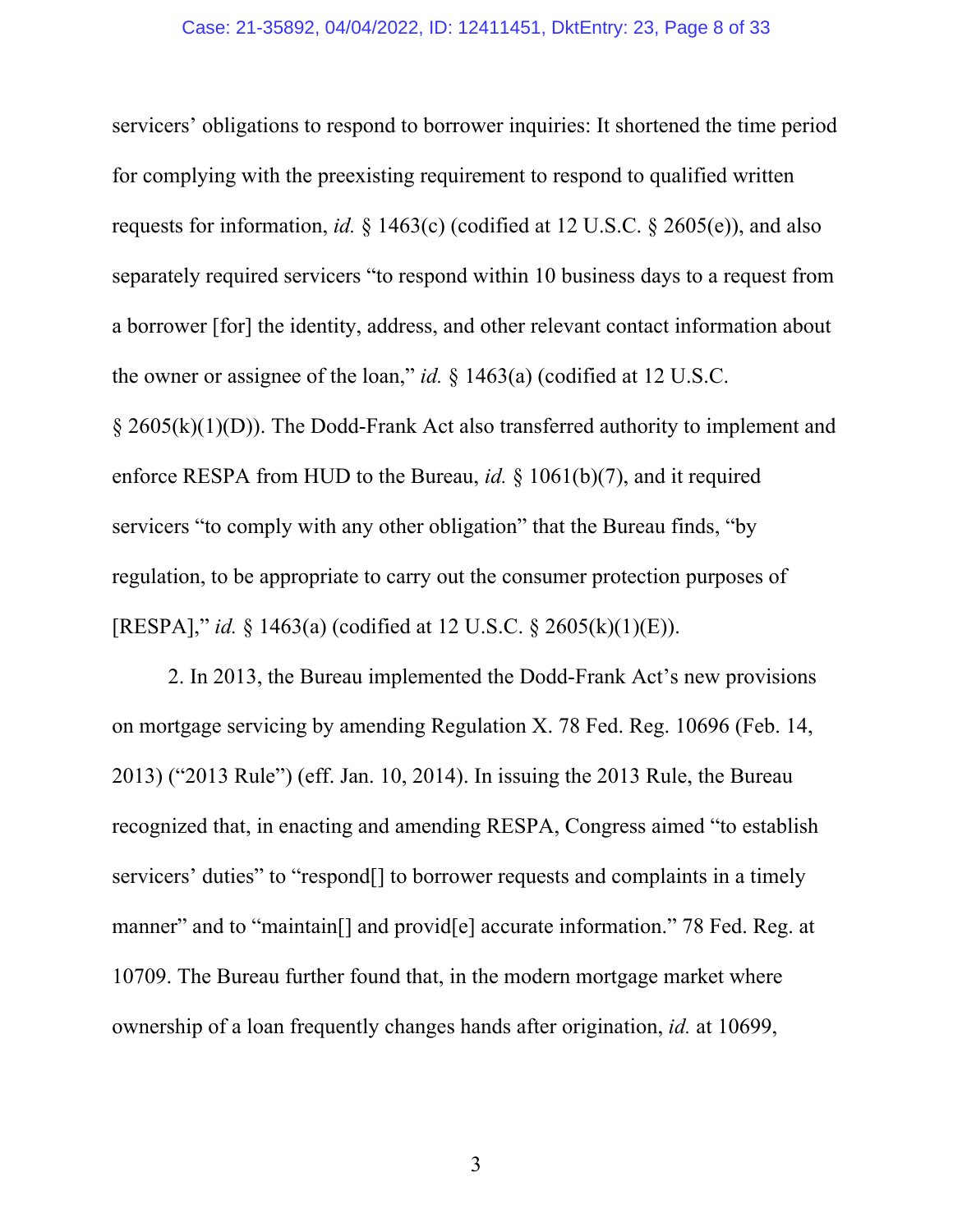#### Case: 21-35892, 04/04/2022, ID: 12411451, DktEntry: 23, Page 9 of 33

servicers are "as a practical matter, monopoly providers of information to consumers" about their loans, *id.* at 10843 n.197.

At the same time, servicers "compete to obtain business from the owners of loans" rather than from borrowers, so are "generally not subject to market discipline from consumers," who "have little opportunity to switch servicers." *Id.* at 10700. Absent regulation, servicers' general incentive was thus to "lower the price of servicing" they charged to loan owners while "look[ing] for opportunities to impose fees on borrowers." *Id.* As relevant here, the market at the time pushed servicers to charge captive borrowers fees for services like responding to their inquiries or providing requested information, *id.*, but not to "invest sufficiently in providing robust error resolution procedures" or "robust procedures for addressing information requests from borrowers," *id.* at 10848. Borrowers require information about their loans in a wide range of circumstances: For instance, they may simply need to "verify[] that payments were received or taxes and insurance were paid from escrow" to assure they avoid negative consequences, *id.*, or they may be facing potential foreclosure and need information about potential loan modification, *id.* at 10700. But before the 2013 Rule, the market encouraged servicers to make it difficult or costly (or both) for borrowers to get even easy questions answered.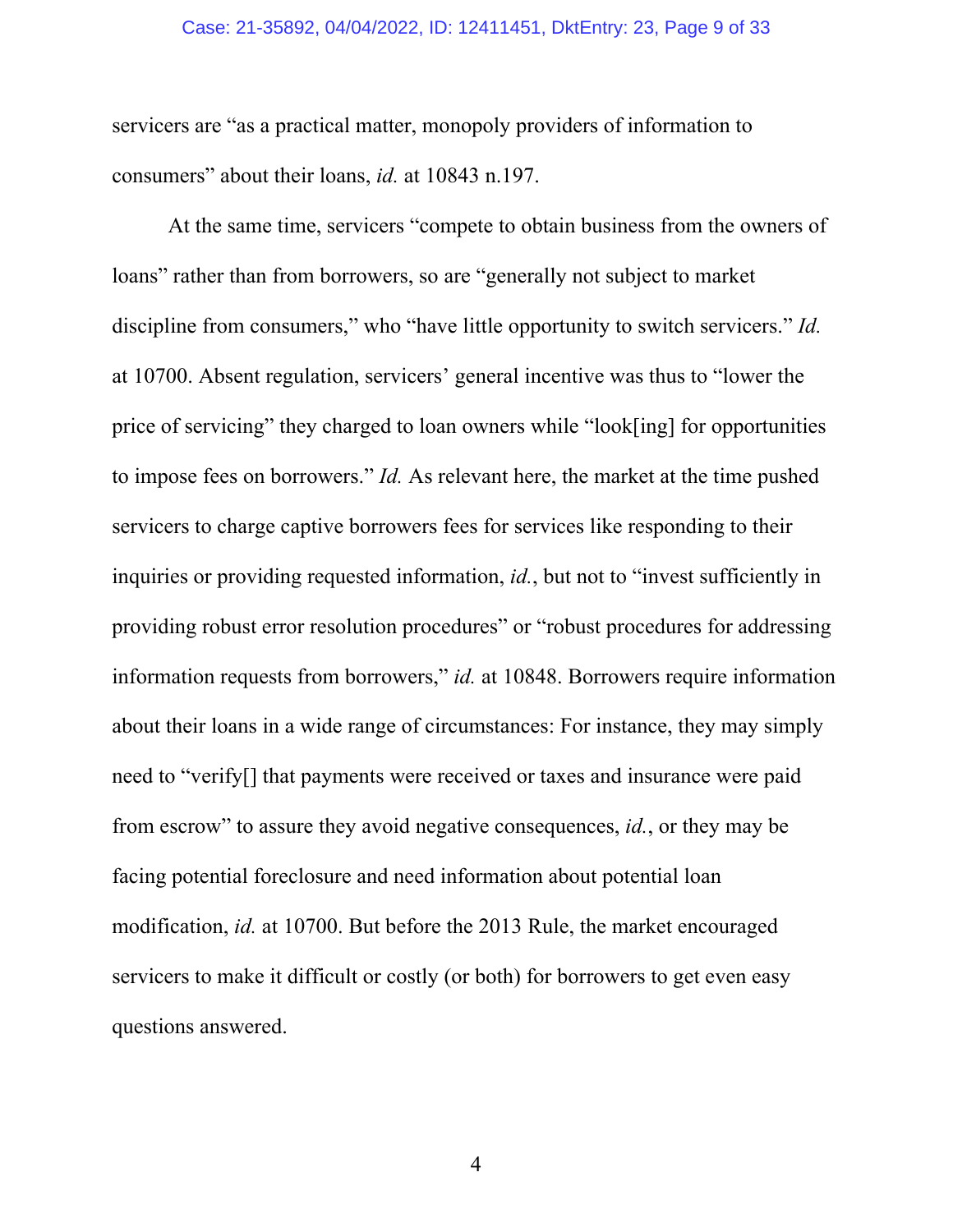Of course, the problems created by the lack of market incentives to invest in borrower-facing functions like responding to borrowers' inquiries were particularly acute for borrowers who fell behind on payments. When the 2008 financial crisis erupted, consumers facing the loss of their homes also often faced "servicers who have misled, or failed to communicate with, borrowers, lost or mishandled borrower-provided documents supporting loan modification requests, and generally provided inadequate service to delinquent borrowers." *Id*. at 10701. One study reported that over 27,000 out of 48,000 complaints to the HOPE Hotline (which offers advice from housing counseling agencies approved by HUD) between late June 2009 and mid-April 2010 were from borrowers "who could not reach their servicers and obtain information about the status of applications they had submitted for options to avoid foreclosure." *Id.* at 10700.

The 2013 Rule therefore addressed, among other things, servicers' obligations to provide information requested by borrowers and to correct errors asserted by them. *Id.* at 10752–62. Before the amendments made in the 2013 Rule, Regulation X obligated servicers to respond to such inquiries only when the borrower submitted a qualified written request for information "relating to the servicing" of the borrower's loan. 76 Fed. Reg. 78978, 78997 (Dec. 20, 2011). "Servicing" is defined in RESPA and Regulation X as the receipt of payments from the borrower and making of payments to the loan's owner or other third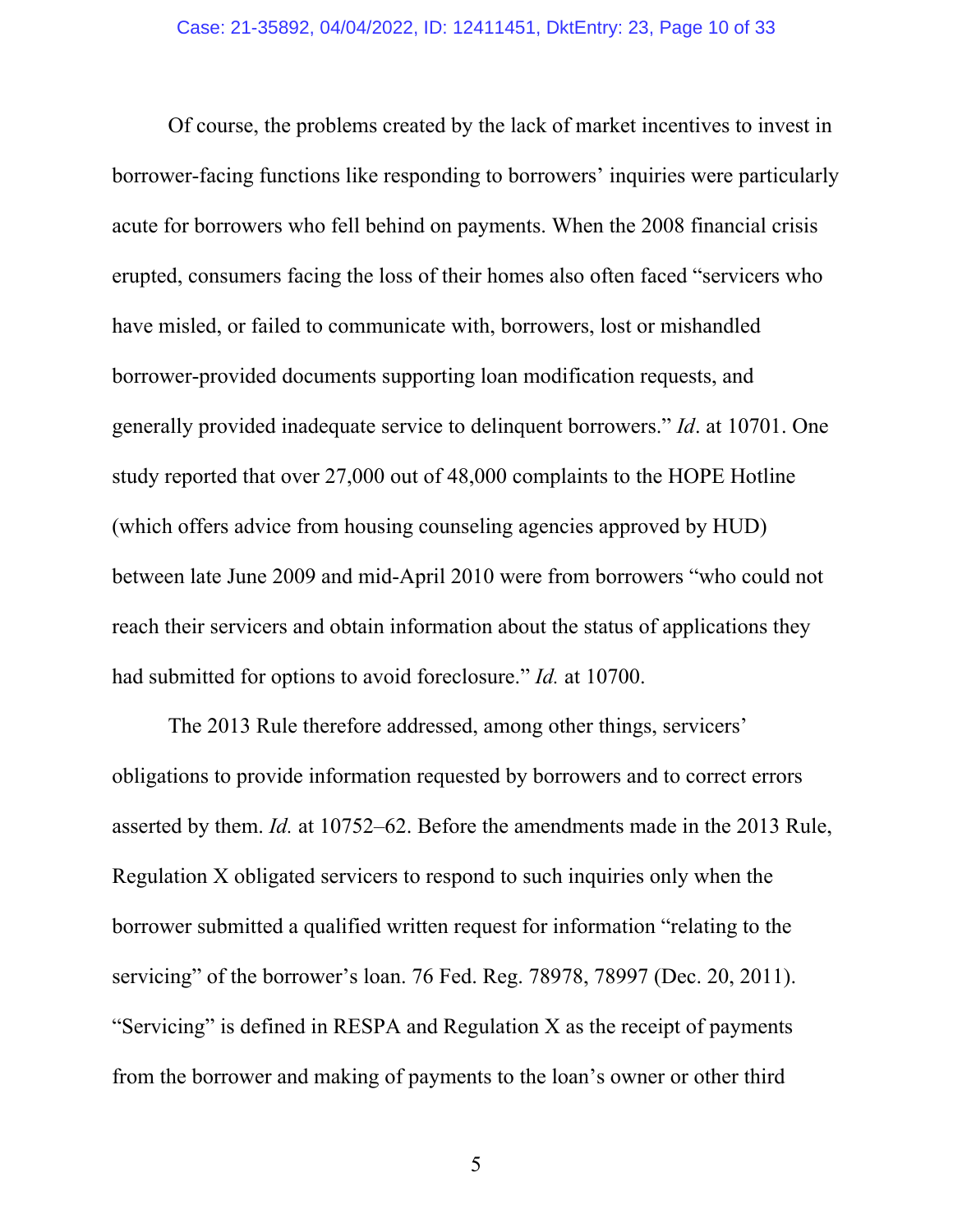#### Case: 21-35892, 04/04/2022, ID: 12411451, DktEntry: 23, Page 11 of 33

parties pursuant to the loan agreement. 12 U.S.C. § 2605(i)(3); 12 C.F.R.

§ 1024.2(b). But servicers are often the best (if not only) source for borrowers to obtain information about their loans, 78 Fed. Reg. at 10843 n.197, whether or not such information relates specifically to servicing as so defined.

Accordingly, § 1024.36 of the 2013 Rule broadened servicers' obligations such that they must now respond to requests for information "with respect to the borrower's mortgage loan," 12 C.F.R. § 1024.36(a), including those "that do not specifically relate to 'servicing,'" 78 Fed. Reg. at 10761. The Bureau found that requiring servicers to respond to this "expanded universe" of information requests, *id.*, was appropriate to "achieve the consumer protection purposes of RESPA, including ensuring responsiveness to consumer requests and complaints and the provision and maintenance of accurate and relevant information," *id.* at 10753. To clarify that § 1024.36 created a unified requirement for servicers to respond to all written requests for information from borrowers—including both qualified written requests "relating to the servicing" of a loan and other requests—the Bureau "ma[d]e clear in the final rule that a qualified written request that requests information relating to the servicing of a mortgage loan is a request for information for purposes of § 1024.36." *Id.* at 10753. It also adopted an interpretive comment clarifying that "[a] qualified written request is just one form that a written … information request may take," and that the requirements of  $\S$  1024.36 apply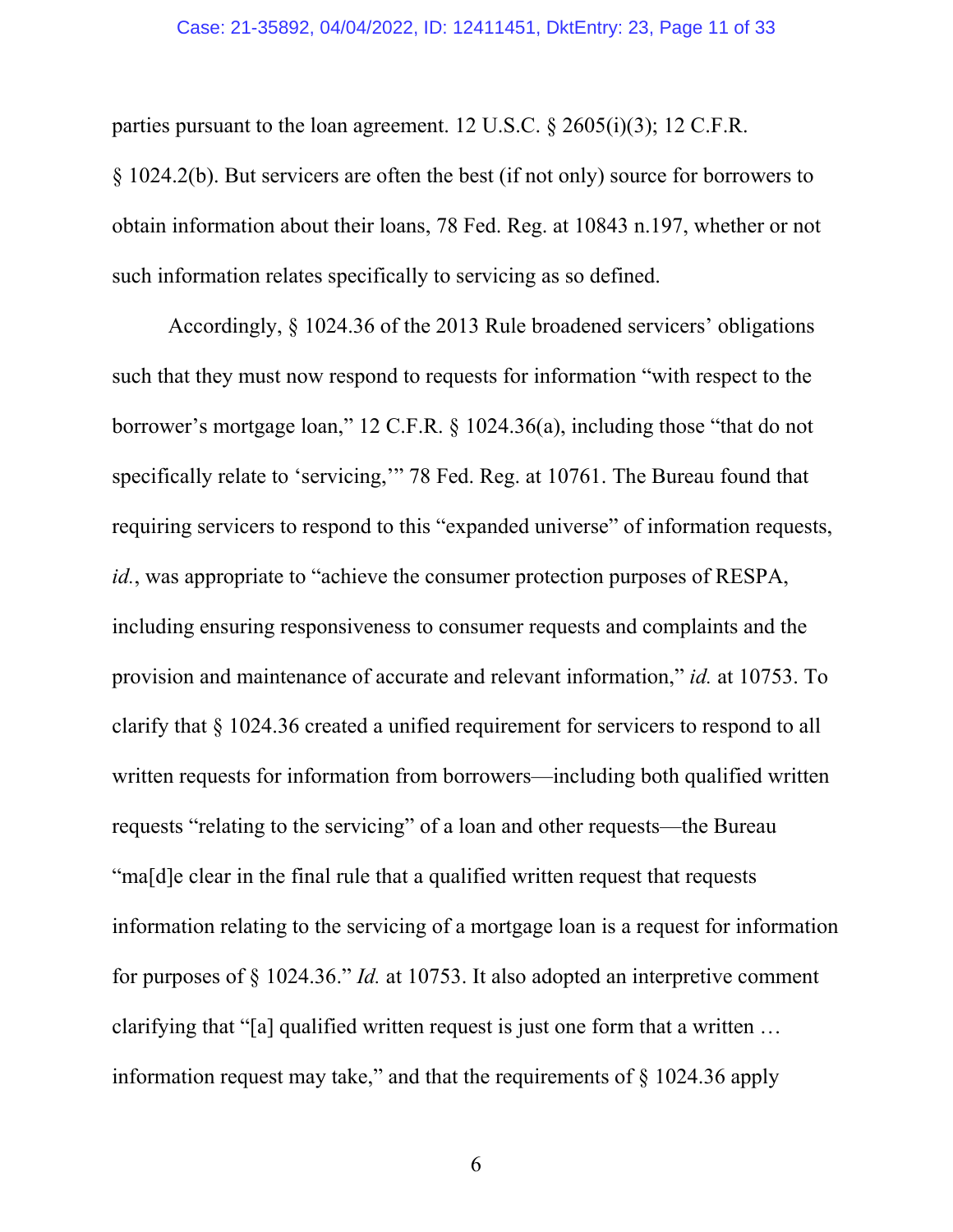"irrespective of whether the servicer receives a qualified written request." 12 C.F.R. pt. 1024, Supp. I ¶ 31, *Qualified Written Request* at 2.

Section 1024.36 thus generally requires a servicer to respond to "any written request for information from a borrower that includes the name of the borrower, information [sufficient] to identify the borrower's mortgage loan account, and states the information the borrower is requesting with respect to the borrower's mortgage loan." 12 C.F.R. § 1024.36(a). Section 1024.36(a) establishes two exceptions to this requirement: Servicers need not respond to requests made "on a payment coupon or other payment form supplied by the servicer" or to requests "for a payoff balance." *Id.* (stating a request of either type "need not be treated by the servicer as a request for information").<sup>1</sup> When a servicer receives "any" other "written request for information . . . with respect to [a] borrower's mortgage loan," including but not limited to "[a] qualified written request that requests information relating to the servicing of the mortgage loan," it must comply with § 1024.36's requirements for responding to the request. *Id.*

<sup>&</sup>lt;sup>1</sup> The 2013 Rule explains that the Bureau excluded payoff requests from the scope of § 1024.36 because "borrowers already have a mechanism by which to request payoff balances" for home loans covered by  $\S 1026.36(c)(3)$  of Regulation Z. 78 Fed. Reg. at 10755. The Bureau declined to expand the scope of servicers' obligations to require them to also provide payoff balances for the largely overlapping but distinct category of loans covered by section 6 of RESPA. *Id.*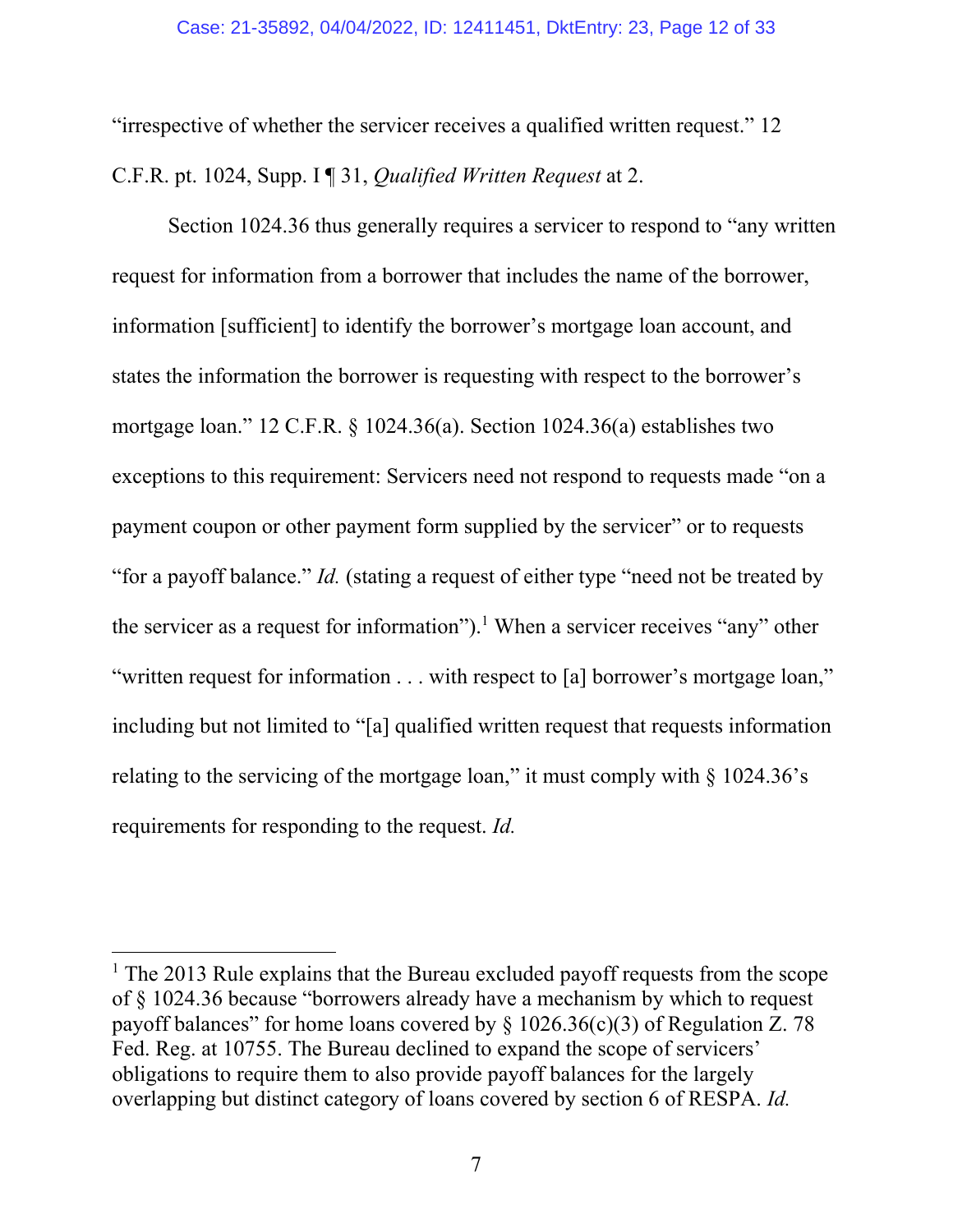Typically, complying with § 1024.36 means promptly acknowledging an information request, 12 C.F.R. § 1024.36(c), and then timely providing the requested information or explaining why it is unavailable, *id.* § 1024.36(d). But the specific regulatory requirements differ for different types of requests. For instance, mirroring the statutory requirement specifically imposed on requests for the identity and contact information for "the owner or assignee of a mortgage loan," 12 U.S.C. § 2605(k)(1)(D), § 1024.36 requires a servicer to respond to such requests within 10 days, 12 C.F.R. § 1024.36(d)(2)(i)(A), but gives 30 days to respond to "all other requests for information," *id.* § 1024.36(d)(2)(i)(B)*.* In addition, § 1024.36(f) permits servicers to decline to provide some or all requested information in certain circumstances, such as where a request is duplicative of a request to which the servicer has already responded; seeks confidential, privileged, or proprietary information; seeks information "not directly related to" the borrower's account; or is overbroad or unduly burdensome. 12 C.F.R.  $\S 1024.36(f)(1)$ . But in such cases, the servicer must still timely notify the borrower that it has determined that it need not respond under a § 1024.36(f) exception. *Id*. § 1024.36(f)(2). And where an information request is overbroad or unduly burdensome, the servicer still must comply with the normal requirements to acknowledge and respond substantively to the request "to the extent [the] servicer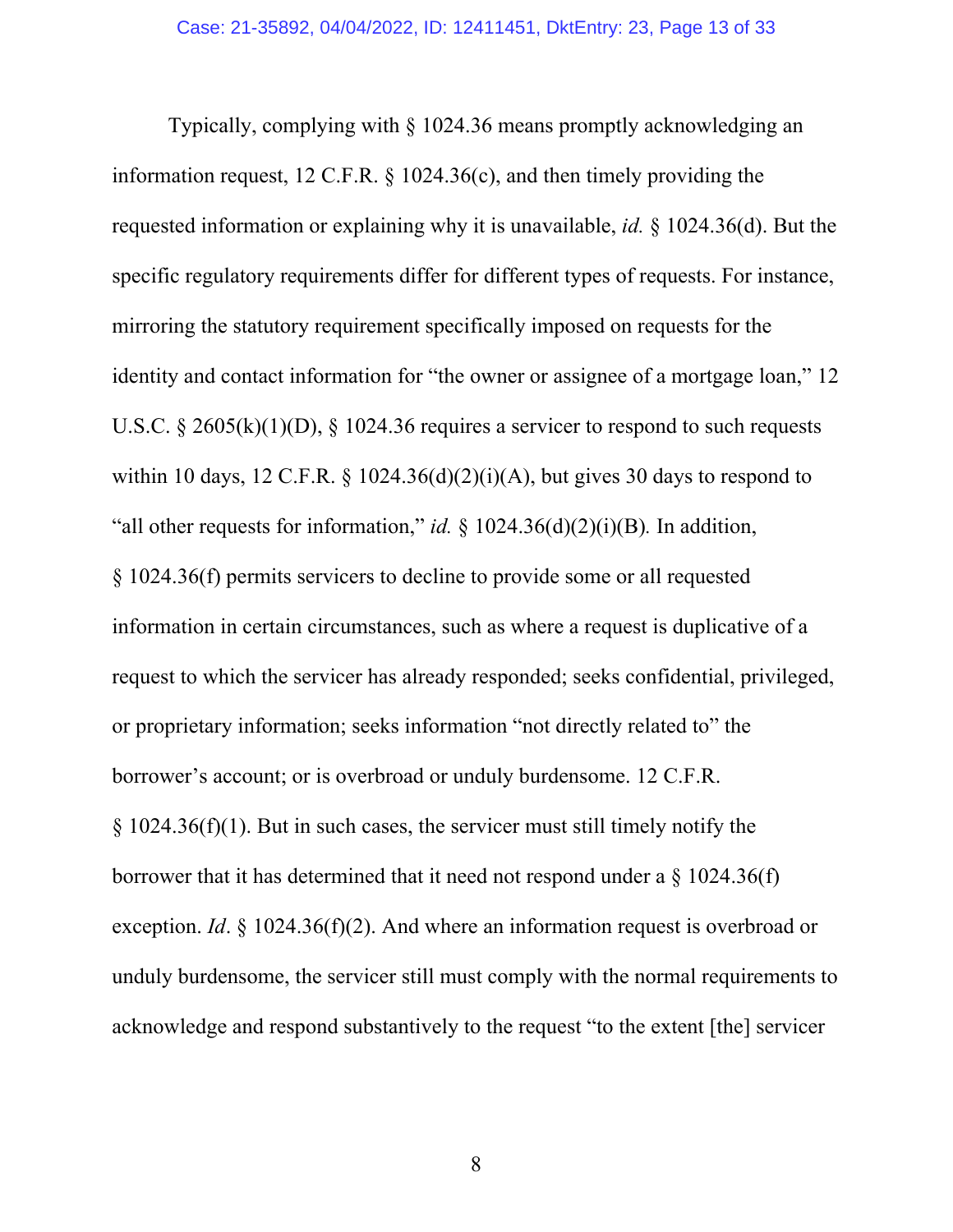#### Case: 21-35892, 04/04/2022, ID: 12411451, DktEntry: 23, Page 14 of 33

can reasonably identify a valid information request" within the submission. *Id.*  $§ 1024.36(f)(1)(iv).$ 

The 2013 Rule also defined servicers' obligations to respond to borrower notices of error in § 1024.35, which "parallel" the requirements for information requests under § 1024.36. 78 Fed. Reg. at 10736; *see also* 12 C.F.R. § 1024.35(d)- (g). Under § 1024.35, servicers must respond to notices that assert one of ten specifically enumerated types of covered errors, *id.* § 1024.35(b)(1)-(10), or some "other error relating to the servicing of [the] borrower's mortgage loan," *id*. (11). As particularly relevant here, because the Bureau found that servicers had previously "failed, or refused, to provide payoff statements to certain borrowers," 78 Fed. Reg. at 10742, it specifically included in the ten enumerated categories of covered errors the "[f]ailure to provide an accurate payoff balance upon a borrower's request in violation of [Regulation Z]," *id.* at 10878 (codified at 12 C.F.R. § 1024.35(b)(6)).

In the 2013 Rule, the Bureau also clarified that servicers should look to "[s]ubstance [o]ver [f]orm" when determining whether a submission from a borrower constitutes an information request requiring response under § 1024.36, a notice of error requiring a response under § 1024.35, or both. 78 Fed. Reg. at 10737. "A servicer should not rely solely on the borrower's description of a submission." 12 C.F.R. pt. 1024, Supp. I ¶ 35(a)-2. Instead, a servicer must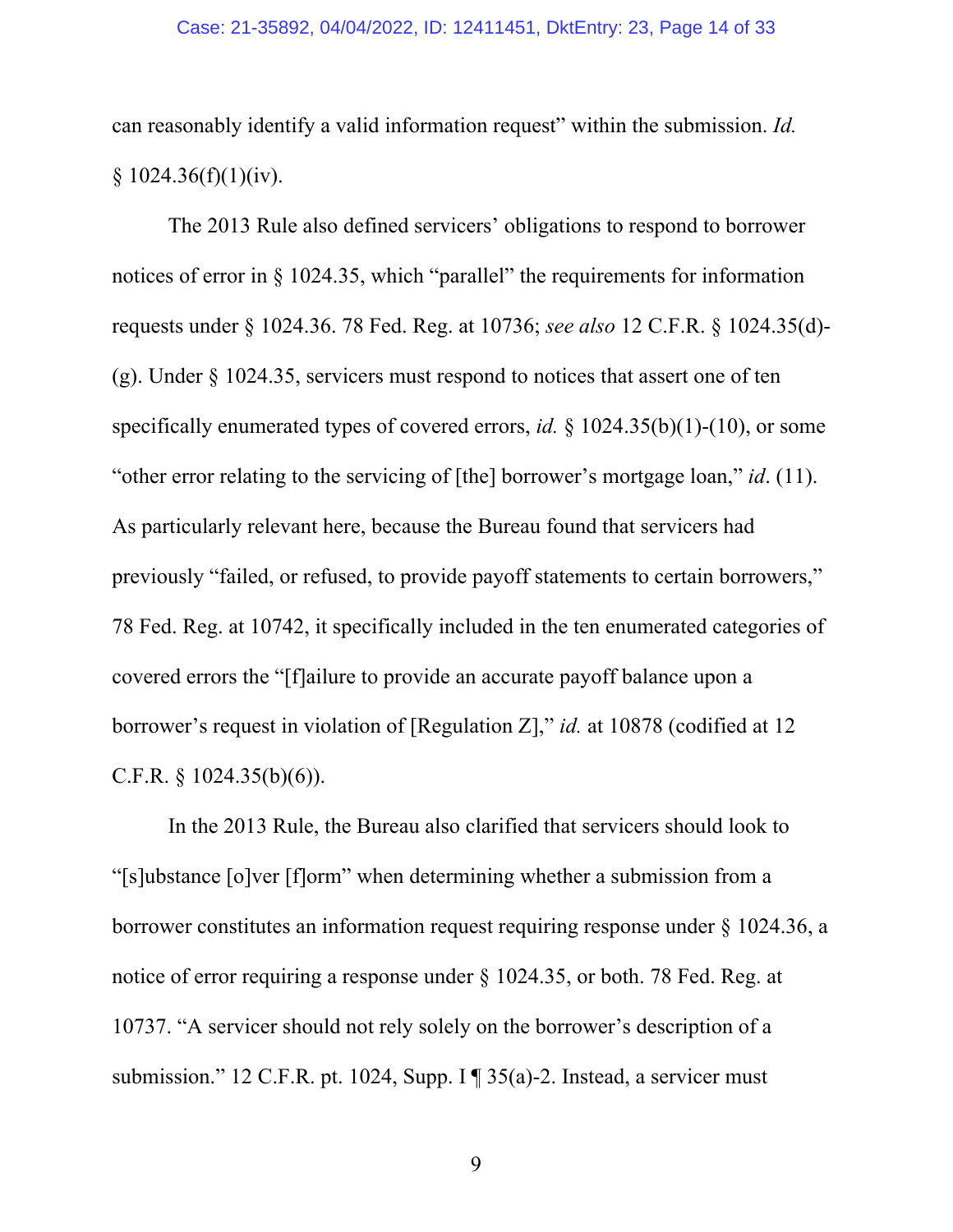"evaluate whether the letter fulfills the substantive requirements" of either or both categories of inquiry. *Id.*

### **B. Factual and Procedural Background**

1. Plaintiff Donald E. McCoy III is a borrower whose mortgage loan is currently serviced by Wells Fargo, ER-029, and was at all relevant times the subject of a separate foreclosure litigation, ER-007-009. On April 4, 2018, McCoy sent through his counsel three letters to Wells Fargo seeking information about his mortgage loan. One (McCoy's "Payoff Request") invoked Regulation Z and requested a payoff statement for his mortgage loan. ER-045-046. The other two invoked Regulation X and requested (1) the identity and contact information for his loan's owner or assignee, current servicer, and master servicer (McCoy's "Ownership Request"), ER-047-049, and (2) miscellaneous other information and documents about his loan (McCoy's "Miscellaneous Information Request"), ER-050-052.

Wells Fargo sent no response, so on May 9, 2018, McCoy sent (again through counsel) three new letters labeled "Notice[s] of error(s)," ER-053-079, complaining about Wells Fargo's failure to respond. Wells Fargo ultimately responded on May 25, 2018 with a letter that referenced the pending foreclosure action regarding McCoy's loan and stated: "We won't be providing a response to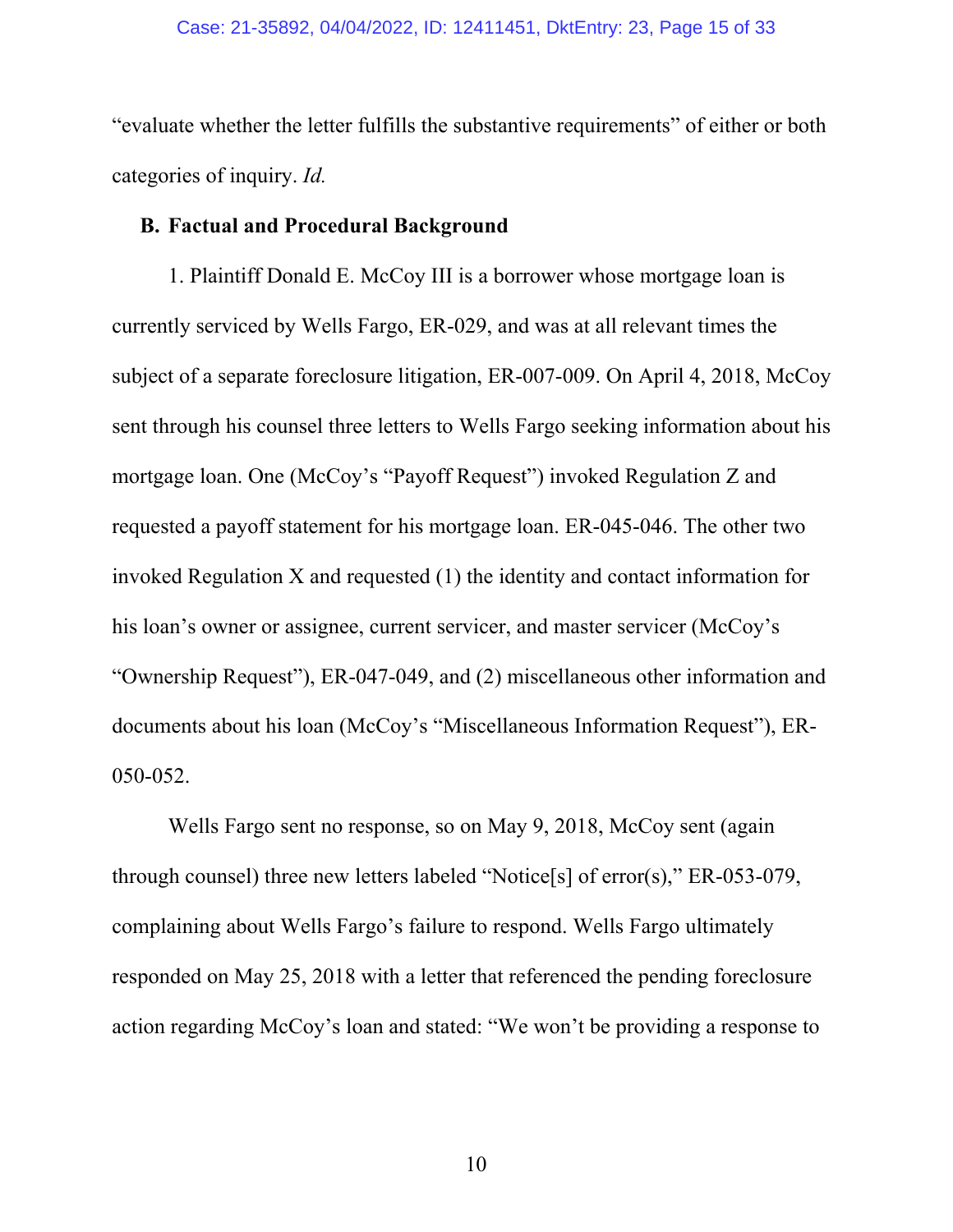#### Case: 21-35892, 04/04/2022, ID: 12411451, DktEntry: 23, Page 16 of 33

your inquiry because the issues raised are the same or very closely related to the issues raised in the pending litigation." ER-082.

On June 14, 2018, McCoy then sent (again through counsel) another letter labeled as a "Notice of error," which complained about Wells Fargo's failure to provide the information requested in McCoy's prior Miscellaneous Information Request and asked Wells Fargo to "provid[e] the information requested." ER-086- 088. On August 15 and 16, McCoy sent two additional letters also labeled as "Notice[s] of error." ER-094-122. The first stated "[t]here is no litigation exception to [Wells Fargo's] obligation to respond to [a notice of error] pursuant to 12 C.F.R. § 1024.35," ER-096, and both asserted that Wells Fargo had not properly responded to his prior complaints raising Wells Fargo's failure to respond to his initial requests, ER-094-096, 107-111. Wells Fargo did not respond. ER-041.

2. Plaintiff Maximiliano Olivera is likewise a borrower whose mortgage loan is currently serviced by Wells Fargo, ER-029, and was at all relevant times the subject of a separate foreclosure litigation, ER-008, 010-011. On September 9, 2019, Olivera sent through counsel two letters invoking Regulation X and seeking information about his mortgage loan—one seeking copies of broker's price opinions performed or obtained for his mortgage loan and another (Olivera's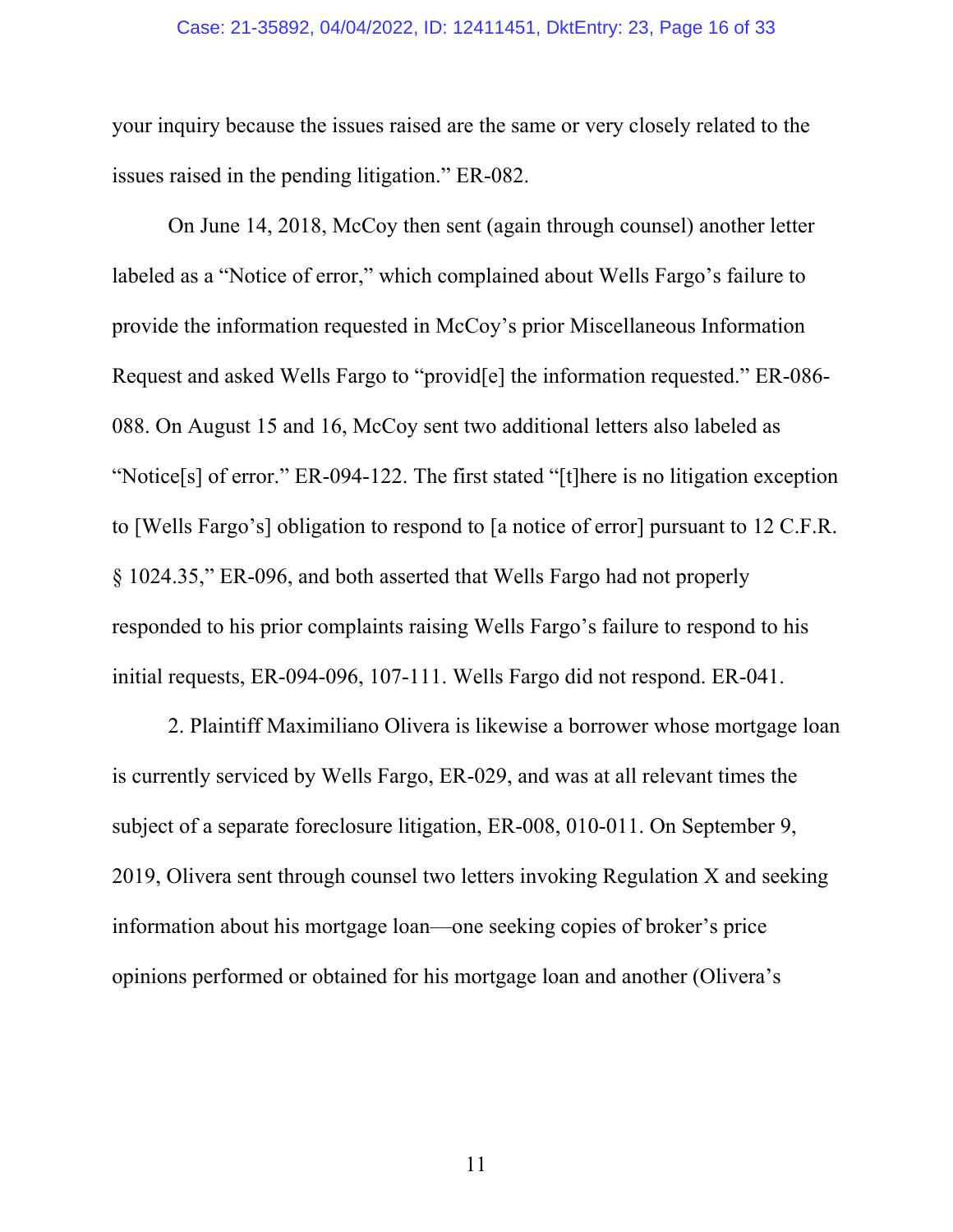"Ownership Request") seeking the identity and contact information for the owner or assignee, current servicer, and master servicer of Olivera's loan. ER-127-130.<sup>2</sup>

On September 25, 2019, Wells Fargo responded with a letter like the one it had previously sent to McCoy, similarly refusing to provide the requested information "because the issues raised are the same or very closely related to the issues raised in" the pending foreclosure action regarding Olivera's loan. ER-133. On October 28, Olivera responded through counsel with a letter labeled as a "Notice of error," which complained that Wells Fargo had improperly refused to provide the requested information on that basis. ER-135. Wells Fargo did not respond. ER-041.

3. On January 31, 2020, McCoy and Olivera filed a putative class action in the District of Oregon. D. Ct. Docket No. 1 ¶¶ 60–86. The operative complaint asserts claims for violations of RESPA and Regulation X based on Wells Fargo's failure to respond to their various Requests and subsequent complaints. ER-040- 042. The magistrate judge issued a Findings and Recommendation recommending

<sup>&</sup>lt;sup>2</sup> Olivera's Ownership Request also included a statement that it was "also a written request for a payoff statement" and, like McCoy's Payoff Request, referenced Regulation Z. ER-130. However, neither party addressed below this aspect of Olivera's Ownership Request, and neither did the district court. *See* ER-036; D. Ct. Docket No. 35 at 17; ER-011. The Bureau therefore similarly declines to address it.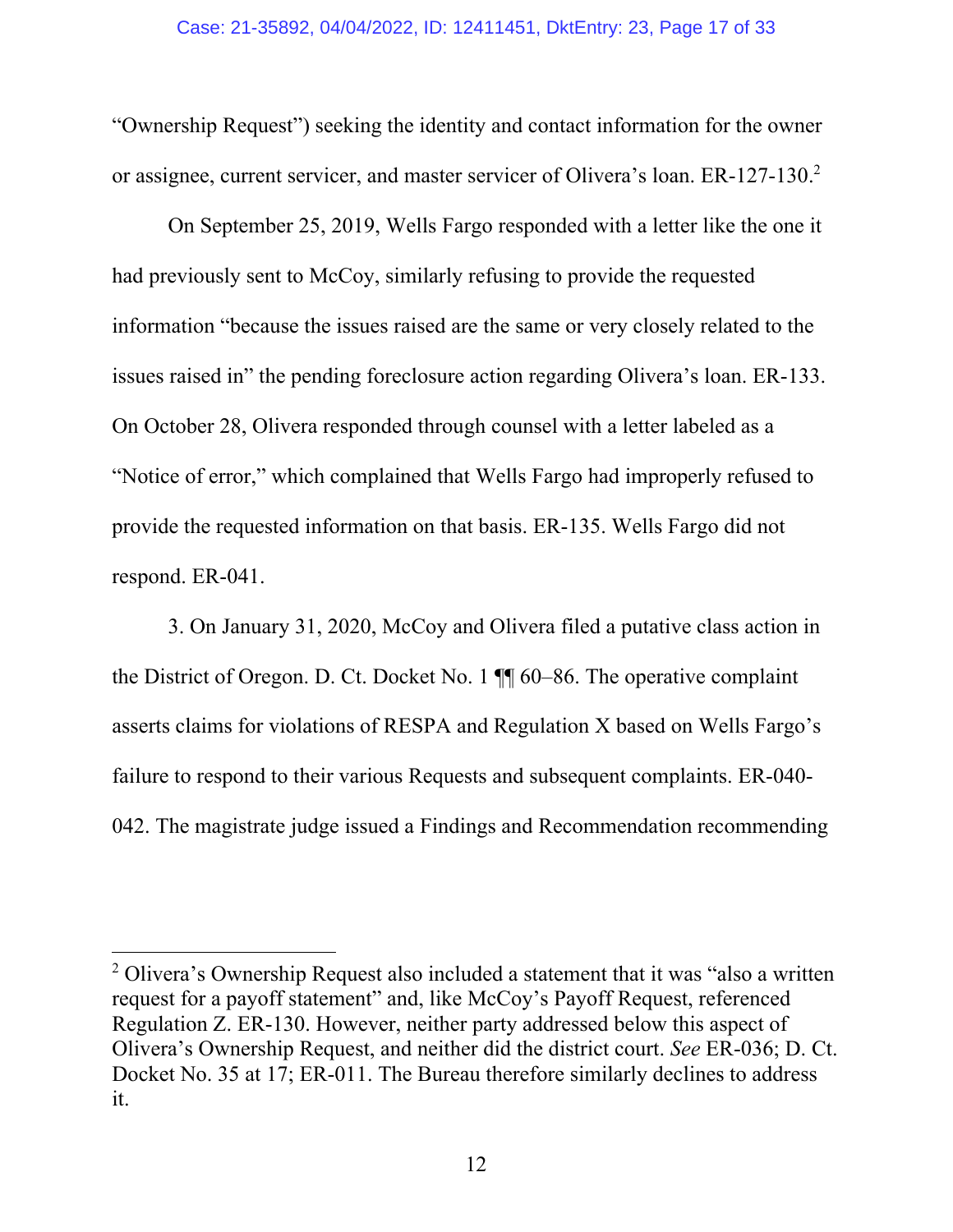#### Case: 21-35892, 04/04/2022, ID: 12411451, DktEntry: 23, Page 18 of 33

granting Wells Fargo's motion to dismiss, ER-014-019, which the district court adopted in full, ER-004.

The district court dismissed the plaintiffs' claims because it concluded that none of the plaintiffs' letters triggered Wells Fargo's obligations to respond under Regulation X. The court first noted that, under this Court's precedent interpreting section 6(e) of RESPA, "a mortgage loan servicer only has an obligation to provide a written response to a [qualified written request] that seeks 'information relating to the servicing of such loan.'" ER-012 (citing 12 U.S.C. § 2605(e)(1)(A)); *see also id.* (citing *Medrano v. Flagstar Bank, FSB*, 704 F.3d 661, 666 (9th Cir. 2012)). The court further noted that  $\S 1024.36(a)$  of Regulation X in turn states that such a qualified written request "is a request for information," *id.* (quoting 12 C.F.R. § 1024.36(a)). The court concluded that this statutory and regulatory language meant that, under Regulation X, a servicer has a "duty to respond" only if a request for information "relates to the servicing of the loan." *Id.* The court noted that the inquiries "were sent . . . after each plaintiff's mortgage loan had already entered foreclosure litigation." ER-015. In the court's view, all of the information requests related only to McCoy's and Olivera's "challenge[s] of the foreclosure[s] and the validity of the loan[s], not to servicing." ER-014-018. The district court also separately held that section  $6(k)(1)(D)$  of RESPA, which requires servicers to respond to a borrower's request for "the identity, address, and other relevant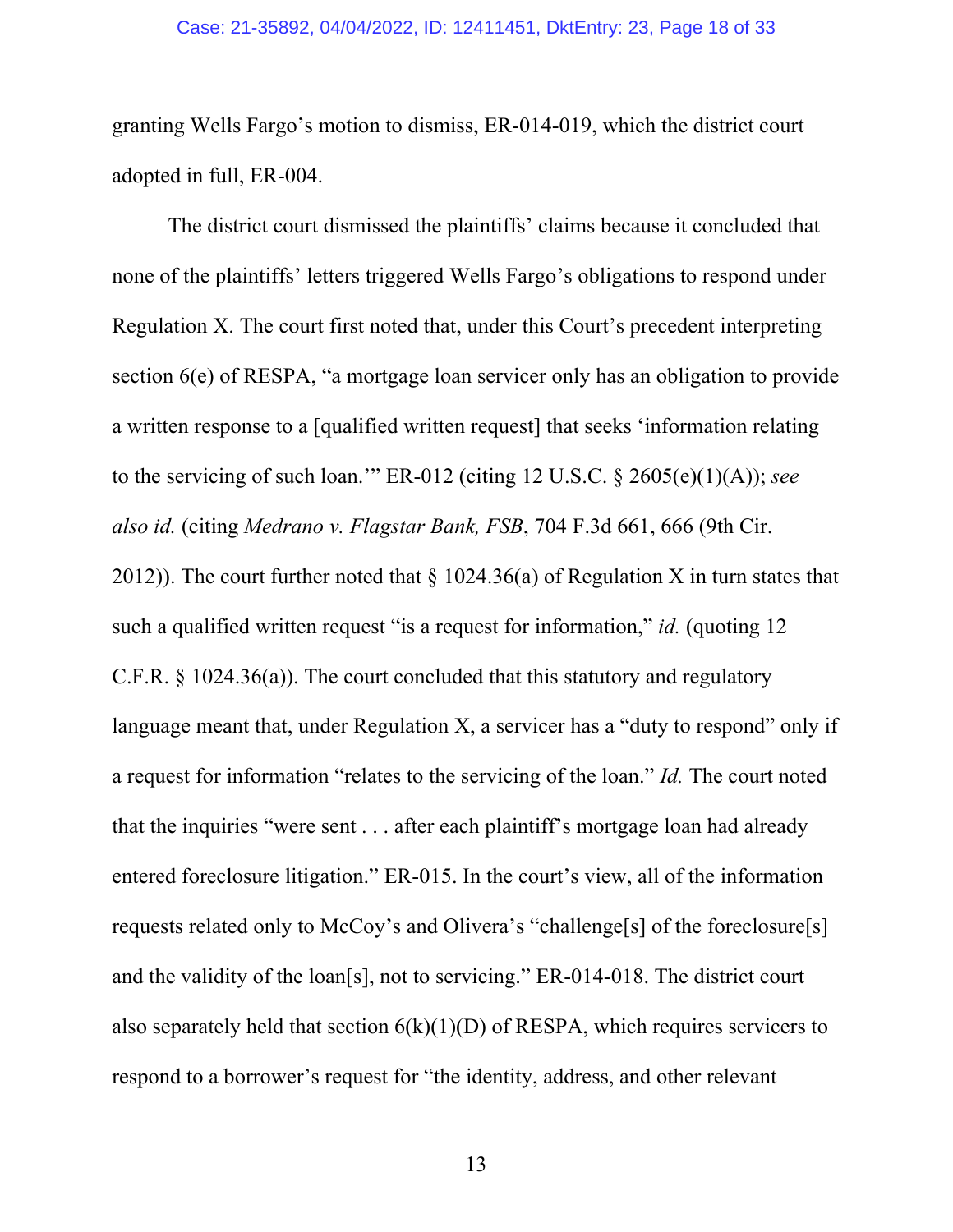#### Case: 21-35892, 04/04/2022, ID: 12411451, DktEntry: 23, Page 19 of 33

contact information about the owner or assignee" of the borrower's mortgage loan, 12 U.S.C. § 2605(k)(1)(D), did not require Wells Fargo to respond to McCoy's and Olivera's Ownership Requests because they did not "relate to servicing of the loan." ER-013.

The court similarly concluded that servicers need only respond to notices that assert "errors pertaining to loan servicing," and "cannot be used simply to assert the failure to respond to a[] [request for information]." ER-013 (cleaned up). It further found that none of McCoy's or Olivera's inquiries pertained to a covered error or otherwise related to servicing. ER-014-016, 018. In reaching that conclusion, the court separately addressed in a footnote  $\S$  1024.35(b)(6), which makes a covered error the "[f]ailure to provide an accurate payoff balance upon a borrower's request in violation of [Regulation Z]." 12 C.F.R. § 1024.35(b)(6). The court held that this provision applies only where the notice "identif[ies] an error or an inaccuracy in a payoff statement provided." ER-018 n.2. Because McCoy's complaint about his Payoff Request asserted instead that Wells Fargo failed to provide any payoff balance at all, the Court held it was "not an actionable [notice of error]." *Id.*

### **SUMMARY OF ARGUMENT**

 Under § 1024.36 of Regulation X, servicers generally must respond to "any written request for information from a borrower" that seeks "information . . . with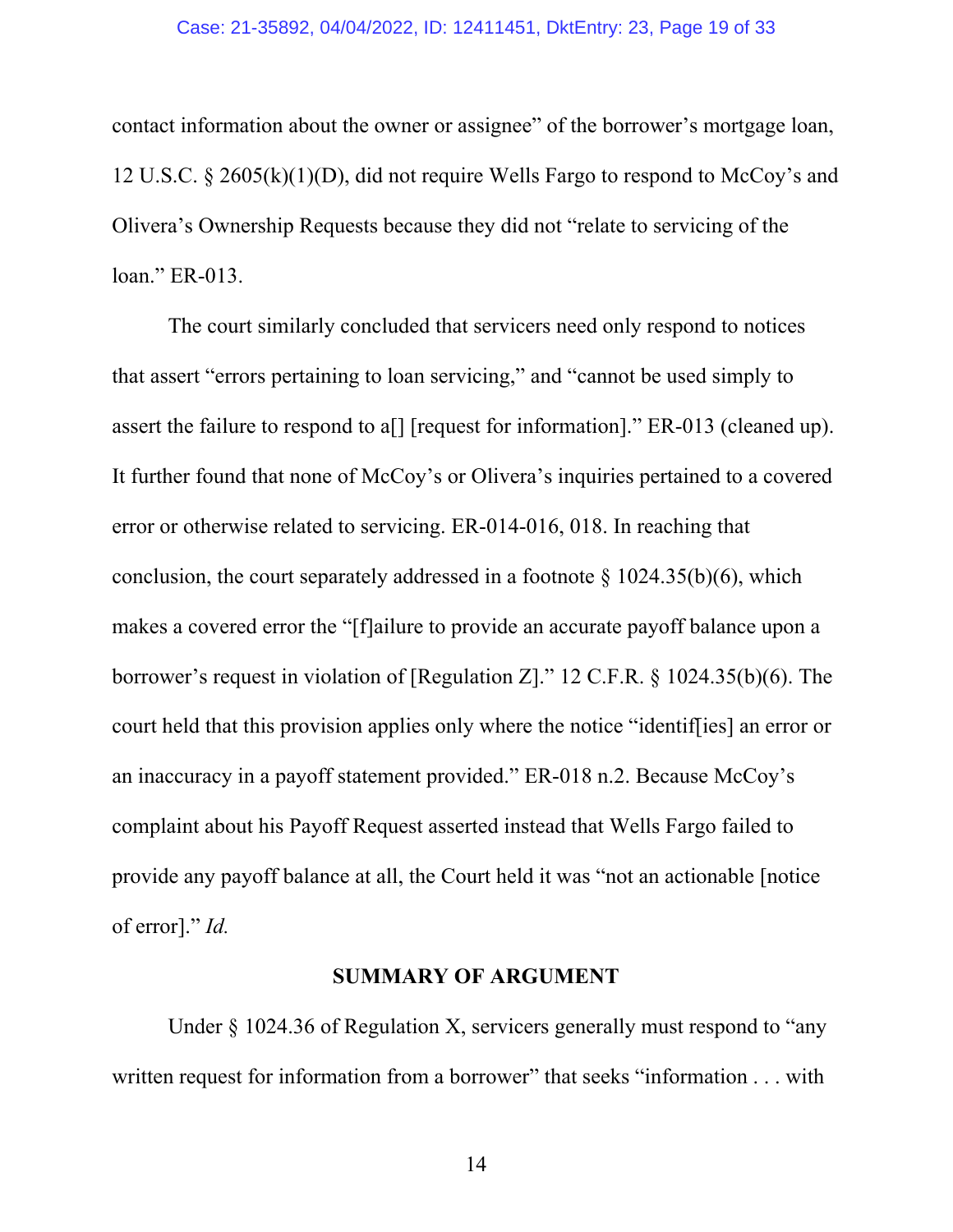respect to the borrower's mortgage loan." 12 C.F.R. § 1024.36(a). Although "a qualified written request that requests information relating to the servicing of the mortgage loan" is such a request, *id.*, it is just one type of request that seeks information "with respect to" a loan and thereby triggers a servicer's obligation to respond under  $\S$  1024.36. In holding that servicers may ignore  $\S$  1024.36's requirements unless a request seeks information relating specifically to the servicing of a loan, not just information "with respect to" the loan itself, the district court incorrectly equated a servicer's obligation to respond to information requests under that regulation with what this Court has held is a servicer's narrower duty to respond to "qualified written requests" under section 6(e) of RESPA (codified at 12 U.S.C. § 2605(e)). *See Medrano*, 704 F.3d at 666–67.

 Under § 1024.35 of Regulation X, servicers likewise must respond when a borrower submits a notice of error asserting that the servicer failed to provide the borrower a payoff statement as required under Regulation Z. The "[f]ailure to provide an accurate payoff balance amount upon a borrower's request in violation of [Regulation Z]" is a specifically enumerated "covered error[]" to which servicers must respond under § 1024.35 of Regulation X. 12 C.F.R. § 1024.35(b), (b)(6). Where a servicer fails to provide any payoff balance at all, it "fail[s] to provide an accurate" one. A borrower's assertion of that error thus triggers the servicer's obligations to respond as required by § 1024.35.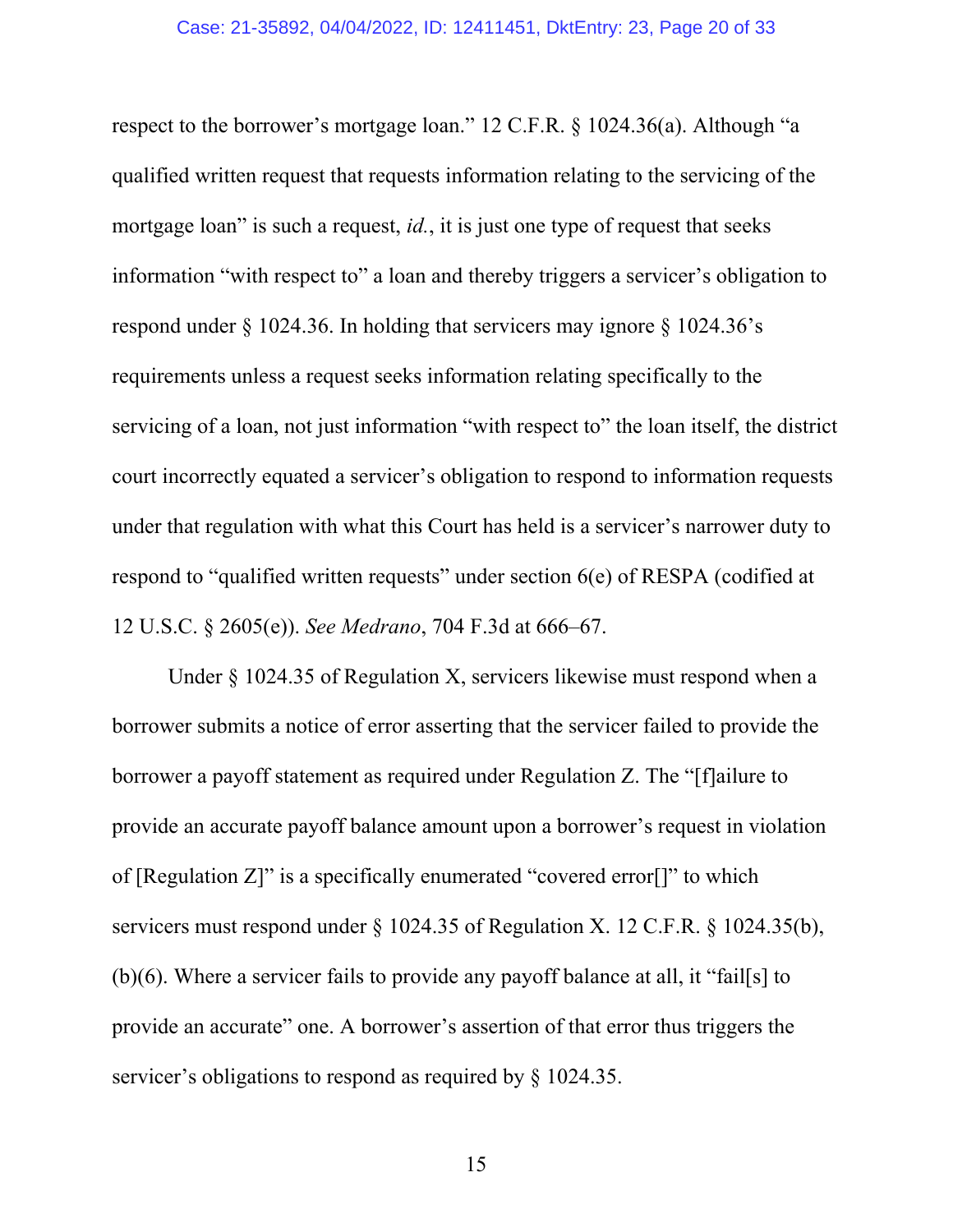Finally, to the extent that the Court finds either § 1024.36 or § 1024.35 of

Regulation X to be ambiguous, it should defer to the Bureau's reasonable and

long-standing understanding of the scope and application of those provisions.

### **ARGUMENT**

# **I. Section 1024.36 of Regulation X requires servicers to respond to a borrower's request for information "with respect to" the borrower's mortgage loan even if the request does not relate specifically to servicing.**

Section 1024.36 of Regulation X requires a servicer to respond to requests

for information about a borrower's mortgage loan, regardless of whether that

information relates specifically to servicing. The text of the provision makes that

clear:

A servicer shall comply with the requirements of this section for any written request for information from a borrower that includes the name of the borrower, information that enables the servicer to identify the borrower's mortgage loan account, and *states the information the borrower is requesting with respect to the borrower's mortgage loan*.

12 C.F.R. § 1024.36(a) (emphasis added). Section 1024.36 thus broadly requires servicers to respond to requests that seek information "with respect to" a borrower's mortgage loan. 12 C.F.R. § 1024.36(a). "Respect" means "a relation to or concern with something." Webster's Third New International Dictionary 1934 (2002); *see also Dan's City Used Cars, Inc. v. Pelkey*, 569 U.S. 251, 261 (2013) (construing "with respect to" to mean "concern[ing]"). Accordingly, as the Bureau explained when it issued the 2013 Rule, § 1024.36 "does not limit information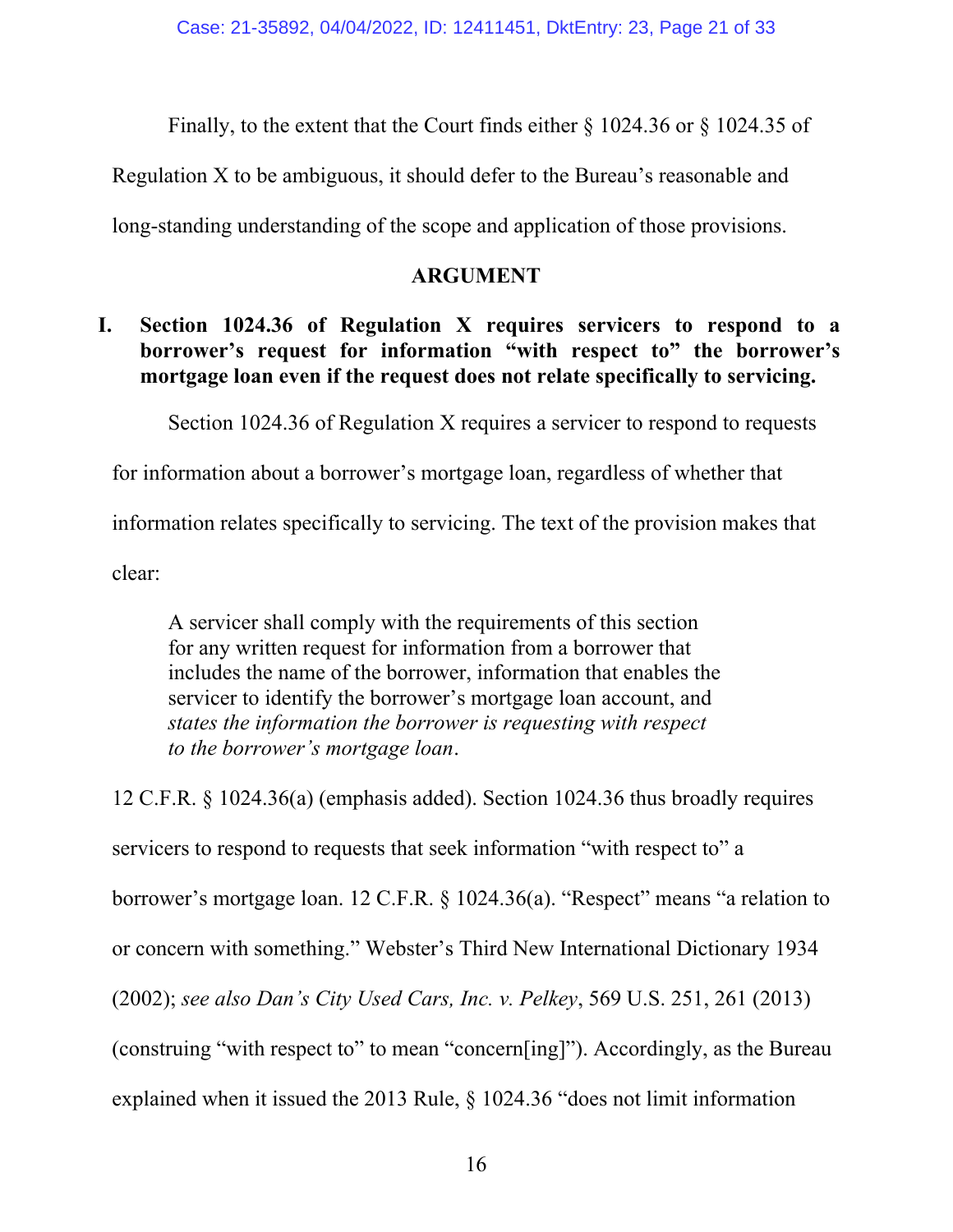requests to those related to servicing," 78 Fed. Reg. at 10761, but instead generally applies to borrowers' requests for information concerning their mortgage loans.

The regulation carves out two specific exceptions from the general obligation to respond to "request[s] for information," 12 C.F.R. § 1024.36(a), but neither exception is based on whether a request relates to servicing. If a request is "on a payment coupon or other payment form supplied by the servicer" or "for a payoff balance," then it "need not be treated by the servicer as a request for information" under § 1024.36. *Id*. But if a borrower sends "*any*" other type of request for information "with respect to" the borrower's mortgage loan, the servicer must "comply with the requirements of" § 1024.36. *Id.* (emphasis added); *see also Ali v. Fed. Bureau of Prisons*, 552 U.S 214, 218–19 (2008) ("[T]he word 'any' has an expansive meaning, that is, 'one or some indiscriminately of whatever kind.'" (cleaned up)).

In concluding that § 1024.36 requires a servicer to respond only to an information request that "relates to . . . servicing," ER-012, the district court disregarded the text of Regulation X and instead applied language from section 6(e) of RESPA, 12 U.S.C. § 2605(e), which this Court has held requires a servicer to respond to a qualified written request only "if it requests . . . 'information relating to the servicing of [a] loan,'" *Medrano*, 704 F.3d at 665 (citing 12 U.S.C.  $\S$  2605(e)(1)(A), (e)(2)). But whether section 6(e) of RESPA, which predates the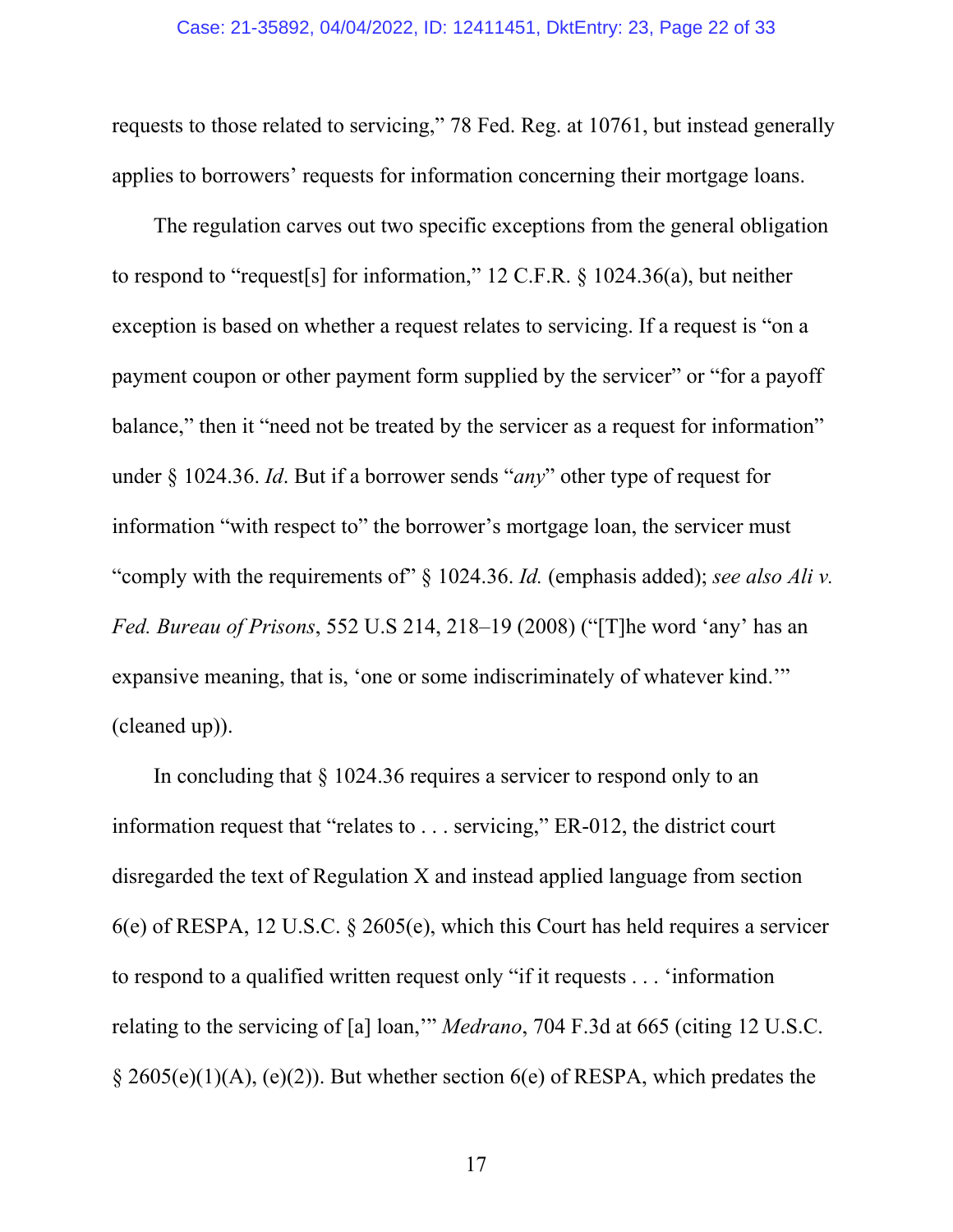2013 Rule, only requires servicers to respond to qualified written requests for information relating to the servicing of a loan is beside the point here, because the issue in this case is what obligations a servicer has under Regulation X's provision governing requests for information,  $12 \text{ C.F.R.}$  §  $1024.36$ .<sup>3</sup> To be sure, under that regulation, "a qualified written request that requests information relating to the servicing of the mortgage loan is a request for information" governed by § 1024.36. ER-012 (quoting 12 C.F.R. § 1024.36(a)). The Bureau included explicit language to that effect in the 2013 Rule to make clear that the rule created a unified set of requirements such that servicers' obligations to respond were the same for a qualified written request as for any other information request. *See* 78 Fed. Reg. at 10753. But the Bureau did not exclude information requests that do not relate to servicing from the scope of § 1024.36 as it did with payoff requests. 12 C.F.R. § 1024.36(a). To the contrary, the Bureau made clear that a qualified written request seeking information related to servicing is "just one form that [an] . . . information request may take." *Id*. pt. 1024, Supp. I ¶ 31, *Qualified Written Request* at 2; *see also* 78 Fed. Reg. at 10753. Section 1024.36 thus requires servicers to "respond to an *expanded* universe of information requests, including requests for information that do not specifically relate to 'servicing.'" 78 Fed. Reg.

<sup>&</sup>lt;sup>3</sup> Section 1024.36 rules for responding to borrowers' information requests were adopted not only under section  $6(e)$  of RESPA, but also sections  $6(k)(1)(B)$ , (D), and (E). 78 Fed. Reg. at 10753; *see also* 12 U.S.C. § 2605(e), (k)(1)(B), (D), (E).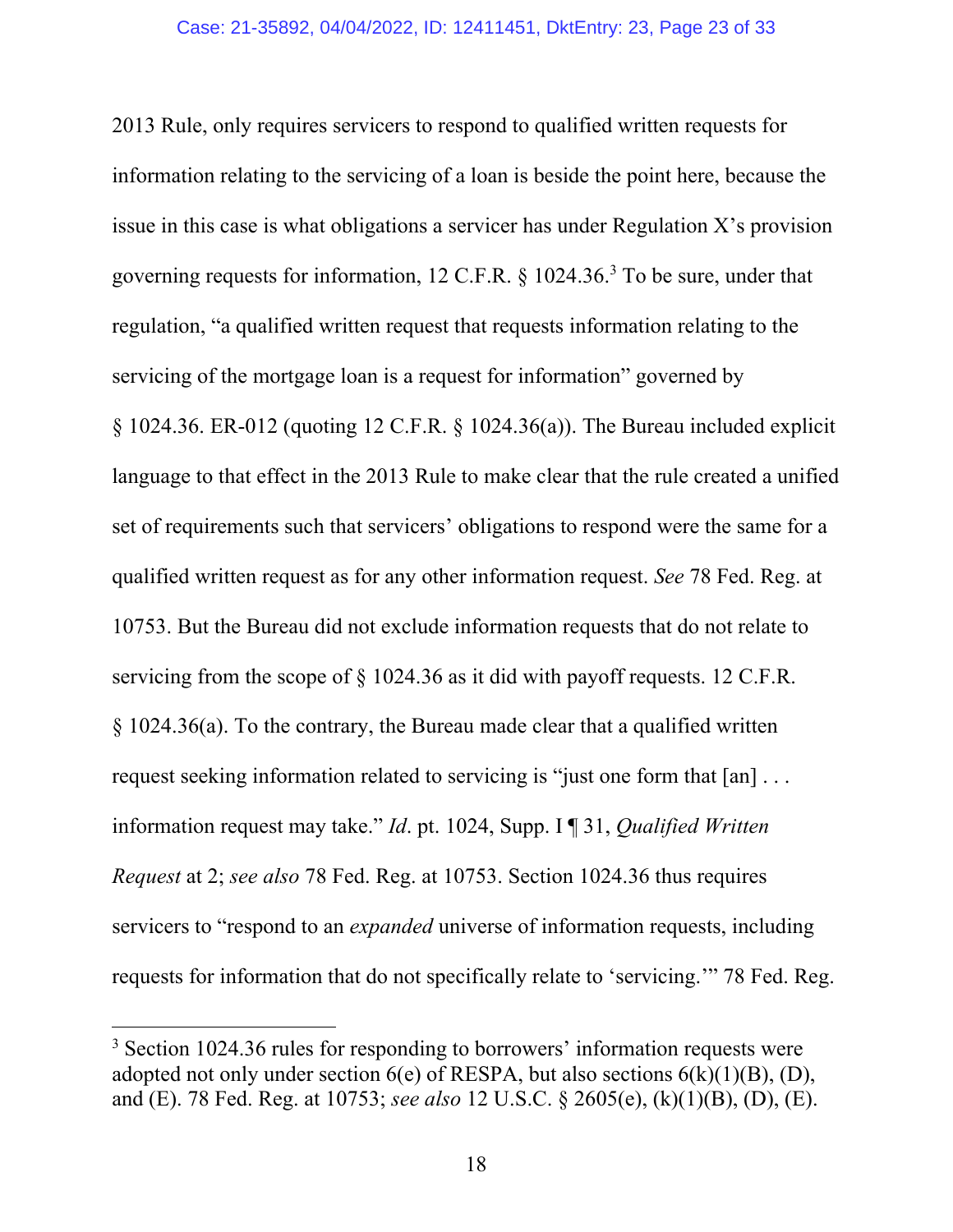at 10761 (emphasis added); *see also* 12 C.F.R. pt. 1024, Supp. I, *Qualified Written Request* at 2 ("[T]he information request requirements in . . . [§ 1024.36] apply . . . irrespective of whether the servicer receives a qualified written request.").

Here, Wells Fargo does not dispute that each of McCoy's and Olivera's initial information requests sought information "with respect to," *i.e.*, concerning, their respective mortgage loans. And while McCoy's Payoff Request fell within the exception for "request[s] for a payoff balance" that took it outside the scope of § 1024.36, 12 C.F.R. § 1024.36(a), no such exception applied to any of McCoy's and Olivera's other Requests.<sup>4</sup> Wells Fargo was thus obliged to "comply with [§ 1024.36's requirements]" when it received each of those other Requests whether or not the information requested therein "with respect to" McCoy's and Olivera's mortgage loans also related specifically to the loans' servicing.<sup>5</sup>

<sup>&</sup>lt;sup>4</sup> As McCoy and Olivera correctly noted in their letters to Wells Fargo, ER-096, 135, there is no litigation exception to a servicer's obligation to respond to information requests under Regulation X. 12 C.F.R. § 1024.36(a) (not including requests made in the context of litigation in identifying requests that "need not be treated . . . as a request for information" under § 1024.36); *see also generally* 12 C.F.R. § 1024.36(f) (specifying requests—not including requests made in the context of litigation—for which the servicer may notify the requesting borrower that § 1024.36 does not require the servicer to provide some or all requested information); *see also Schmidt v. Wells Fargo Bank, N.A.*, No. 2:17-cv-01708, 2019 WL 4943756, at \*2 (D.N.J. Oct. 8, 2019) (declining to "read a 'litigation exception' into [RESPA]").

 $<sup>5</sup>$  The Bureau takes no position here as to whether McCoy's and Olivera's Requests</sup> sought information "relating to the servicing" of their mortgage loans. This Court has previously held that, under 12 U.S.C. § 2605(e), qualified written requests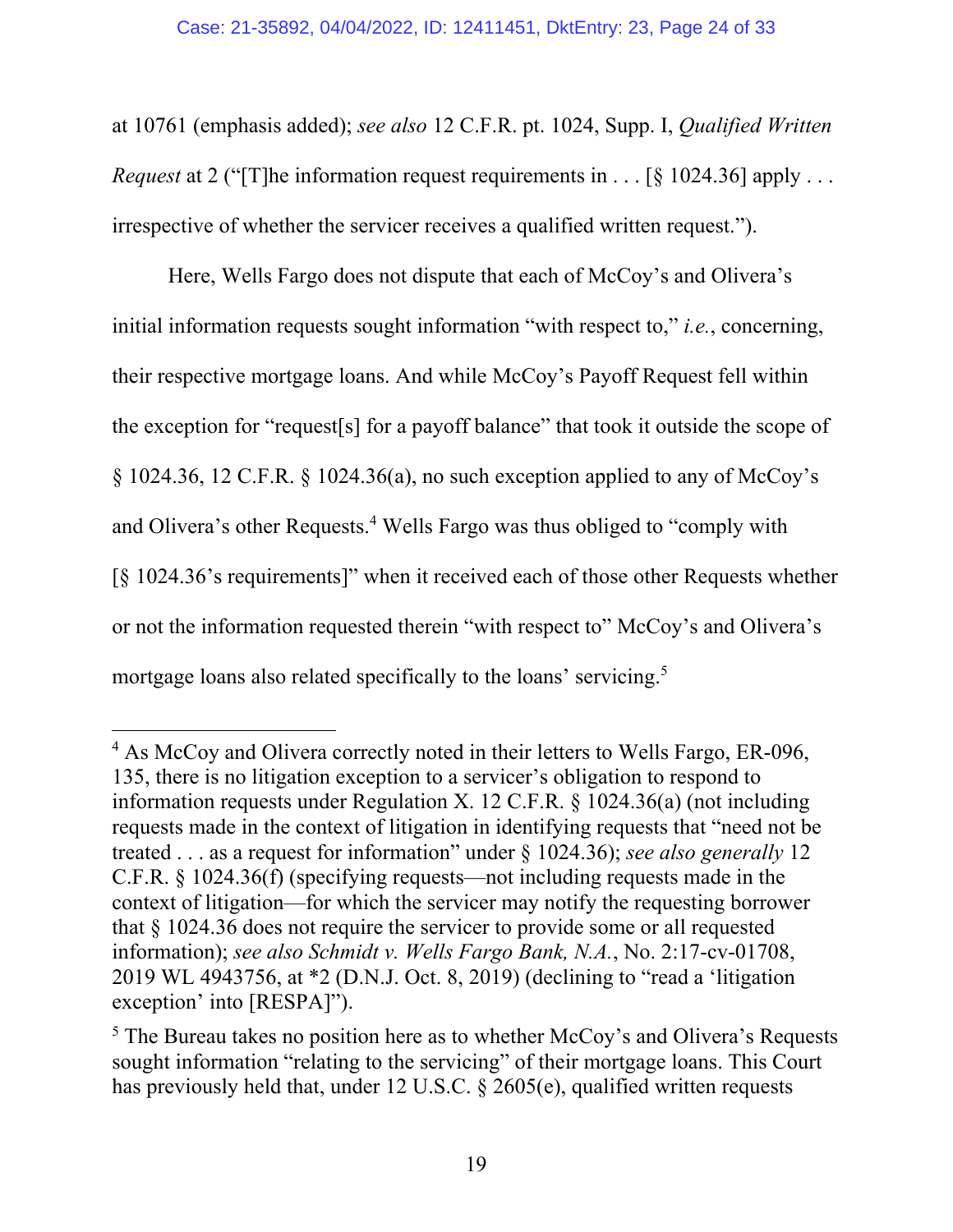Further, in concluding that Wells Fargo had no duty to respond to McCoy's and Olivera's Ownership Requests, *see* ER-017-018, the district court disregarded particularly relevant statutory and regulatory text. When amending RESPA through the Dodd-Frank Act, Congress specifically prohibited servicers from "fail[ing] to respond within 10 business days to a request from a borrower to provide the identity, address, and other relevant contact information about the owner or assignee of the loan," 12 U.S.C.  $\S$  2605(k)(1)(D). Section 1024.36 reiterates that requirement. 12 C.F.R. § 1024.36(d)(2)(i)(A); *see also* 78 Fed. Reg. at 10753. The district court nevertheless held that such information does not pertain to servicing and therefore does not trigger a servicer's obligation to respond. ER-013, 017. But this holding would mean RESPA's statutory requirement that servicers respond to requests for information about a loan's owner or assignee (along with Regulation X's implementation of that mandate) has no

addressing issues "like a loan's validity or its terms" or the "modification of a loan agreement" do not "relat[e] to the servicing" of a loan. *Medrano*, 704 F.3d at 667. The Bureau respectfully submits that this unduly restricts the scope of information "relating" to servicing to the far narrower category of information about issues "in" the servicing of a loan. *Cf. Naimoli v. Ocwen Loan Servicing, LLC*, 22 F.4th 376, 386, 383 (2d Cir. 2022) ("[Section 1024.35] does not limit [§ 1024.35(b)(11)'s] application to errors 'in' the servicing of a consumer loan, which would mean that only errors directly involved with loan servicing would be covered."). However, because 12 C.F.R. § 1024.36 does not limit information requests to those seeking information relating specifically to servicing, *Medrano*'s narrow construction of when an inquiry "relates to servicing" under 12 U.S.C. § 2605(e) has no application here.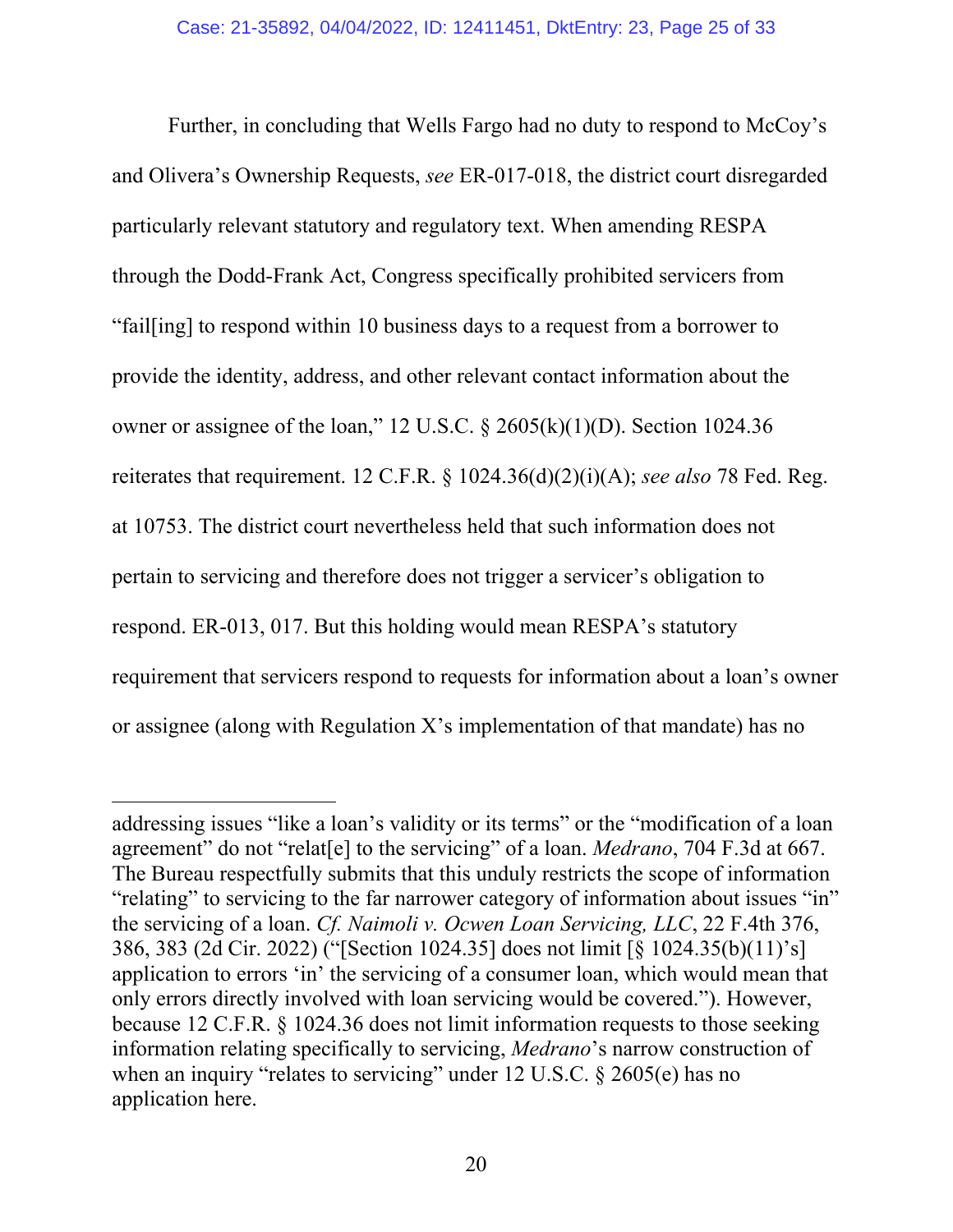effect—violating "one of the most basic interpretive canons, that a statute or regulation should be construed . . . so that no part will be inoperative or superfluous, void or insignificant." *See United States v. Grandberry*, 730 F.3d 968, 981 (9th Cir. 2013).

# **II. Section 1024.35 of Regulation X requires a servicer to respond to a borrower's notice of error that asserts the servicer did not provide any payoff balance in response to a borrower's request under Regulation Z.**

Regulation X also requires a servicer to respond when a borrower writes to assert that the servicer committed an error in failing to provide a payoff statement as required by Regulation Z. In particular, § 1024.35 of Regulation X requires a servicer to respond to a borrower's written notice if it asserts a "covered error," 12 C.F.R. § 1024.35(b), which the provision defines to include the "[f]ailure to provide an accurate payoff balance amount upon a borrower's request in violation of [Regulation Z]." *Id*. § 1024.35(b)(6). The district court, however, held that a notice of error complaining that a servicer did not provide a payoff statement at all does not "pertain to the list of errors enumerated in 12 C.F.R. § 1024.35(b)." ER-012. The district court apparently agreed with Wells Fargo's argument that "Regulation Z is the sole source of servicer's [sic] obligations concerning payoff statement [sic]." D. Ct. Docket No. 37 at 16 (cleaned up); *see also* ER-018 n.2. The district court reasoned that § 1024.35 therefore does not govern notices that assert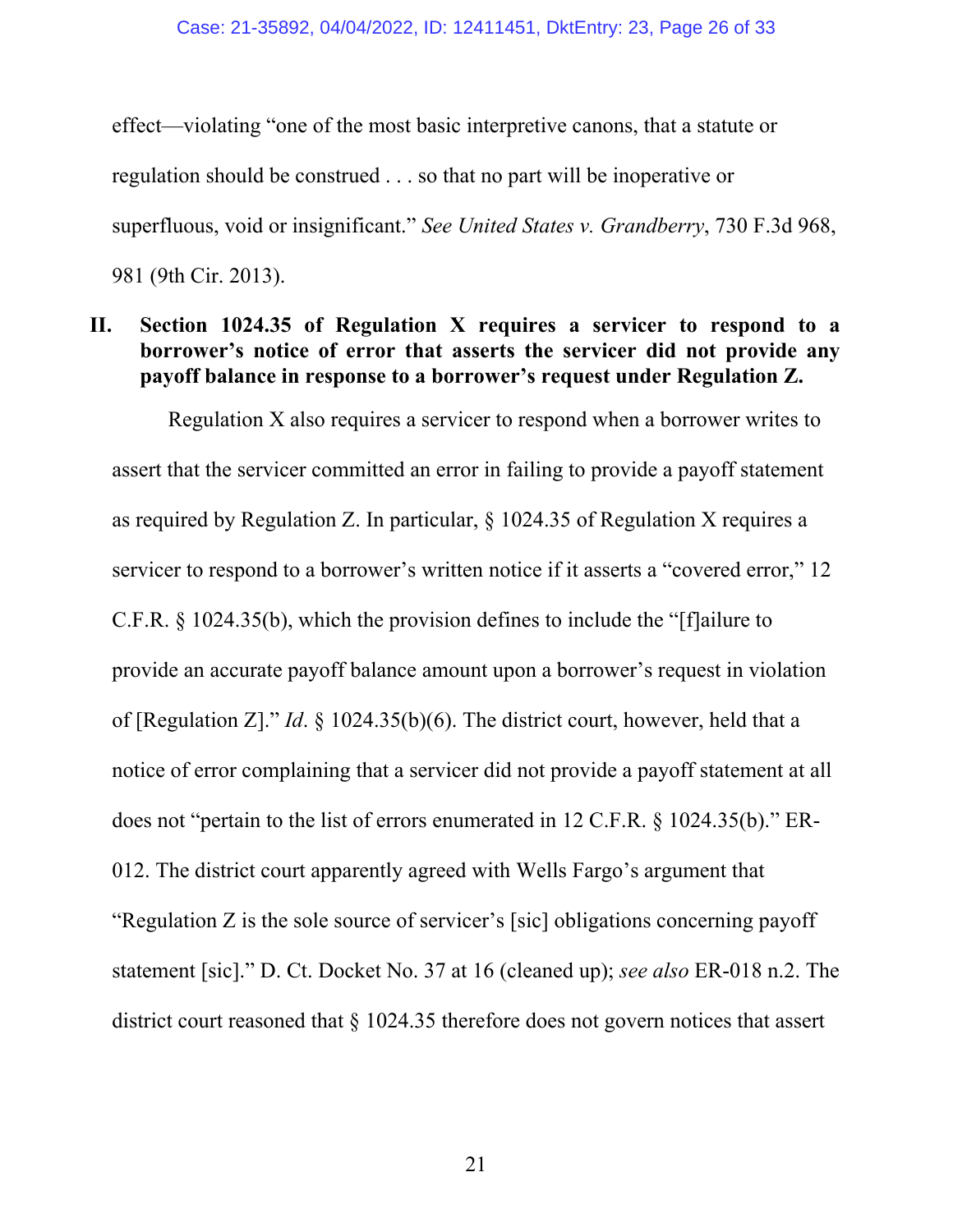#### Case: 21-35892, 04/04/2022, ID: 12411451, DktEntry: 23, Page 27 of 33

the "failure to respond to an inquiry," but only notices that "identify an error or an inaccuracy in a payoff statement provided." *Id*.

That would make sense if the Bureau had written  $\S$  1024.35(b)(6) to cover the "provision of an inaccurate payoff balance," but that is not what the Bureau did. The provision's text identifies as a covered error the "[f]ailure to provide an accurate payoff balance," which by its terms includes the failure to provide a payoff balance at all. To be sure, it is Regulation Z, not Regulation X, that requires servicers to respond to a borrower's initial request for a payoff balance. But if the servicer fails to comply with Regulation Z, whether by providing an inaccurate payoff statement or failing to provide one altogether, the servicer has committed an error covered by  $\S$  1024.35(b)(6) of Regulation X. Section 1024.35(b)(6) thus reaches any situation in which a borrower asserts that the servicer failed to respond to a payoff request as required by Regulation Z. *See* 12 C.F.R. § 1026.36(c)(3).

Any remaining doubt as to the provision's scope is resolved by the preamble to the 2013 Rule. The Bureau specifically noted there that  $\S 1024.35(b)(6)$  was intended to address situations in which servicers had "failed, or refused, to provide payoff statements to certain borrowers." 78 Fed. Reg. at 10742. It further explained that "borrowers require accurate payoff statements to manage their mortgage loan obligations," and a servicer's refusal to provide them "has the perverse effect of impeding a borrower's ability to pay a mortgage loan obligation in full." *Id*. Of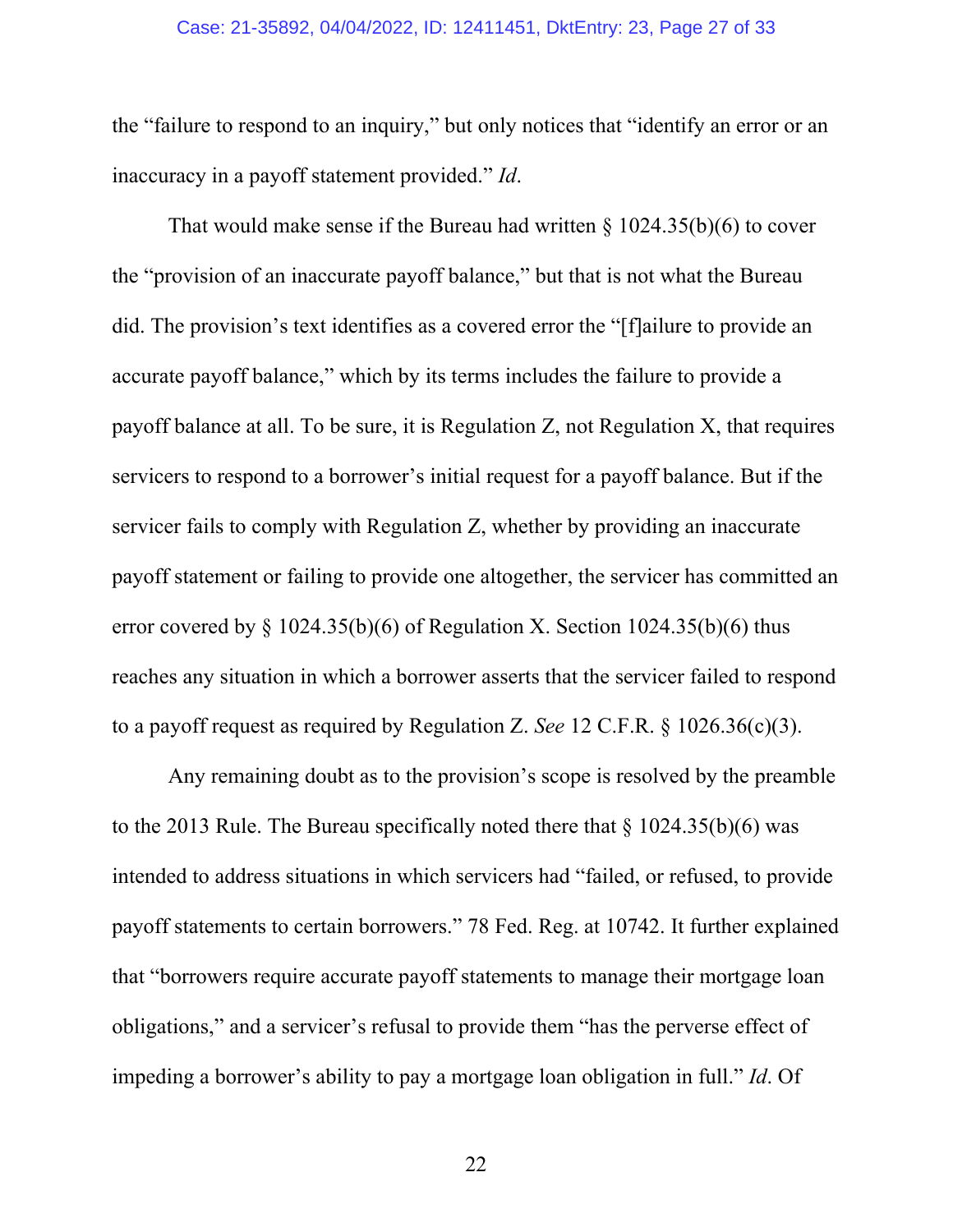course, when servicers refuse or fail to provide any payoff statements at all, borrowers are left without the "accurate payoff statements [necessary] to manage their mortgage loan obligations" just as much as if the servicer provided inaccurate statements.<sup>6</sup> The district court's strained construction thus rewrites  $\S 1024.35(b)(6)$ so that it no longer addresses a problem the provision was specifically intended to solve.7

 $6$  The district court appeared to find it significant that Regulation Z provides what it characterized as "an indeterminate timeline for responding to a payoff request when the loan is in foreclosure" as McCoy's loan was at the time of his complaint about Wells Fargo's failure to properly respond to his Payoff Request. ER-018 n.2; *see also* 12 C.F.R. § 1026.36(c)(3) (requiring payoff statement to be provided "within a reasonable time"). But Regulation Z's specific requirements for payoff requests under different circumstances are relevant only to determining whether McCoy *correctly* asserted that Wells Fargo's failure to provide a payoff statement violated Regulation Z. Rightly or wrongly, McCoy "assert[ed]" in his complaint a "covered error" he "believe<sup>[d]</sup> had occurred," 12 C.F.R. § 1024.35(a), (b), so Wells Fargo was required to investigate and respond under § 1024.35 even if McCoy was mistaken, *see id.* § 1024.35(e)(1)(i)(B).

<sup>7</sup> Wells Fargo was also obligated to respond to Plaintiffs' other letters labeled as "notices of error," *i.e.*, those that did not relate to McCoy's Payoff Request. While neither party nor the district court addressed this issue below, those other complaints appear to be, in substance, information requests under  $\S 1024.36(a)$  and thereby triggered anew Wells Fargo's obligations to respond under § 1024.36. The 2013 Rule advises servicers not to "rely on the borrower's characterization" in determining how to respond to a particular inquiry, and instructs servicers to instead "evaluate whether the letter fulfills the substantive requirements of a notice of error, information request, or both." 12 C.F.R. pt. 1024, Supp. I ¶ 35(a)-2. Here, the other complaints asserted as errors Wells Fargo's various failures to properly acknowledge or respond to McCoy's and Olivera's initial information requests that did not seek payoff balances. *See, e.g.*, ER-135. When a notice of error complains that a servicer did not properly respond to a prior information request, that is in substance a new information request under § 1024.36 because correcting such an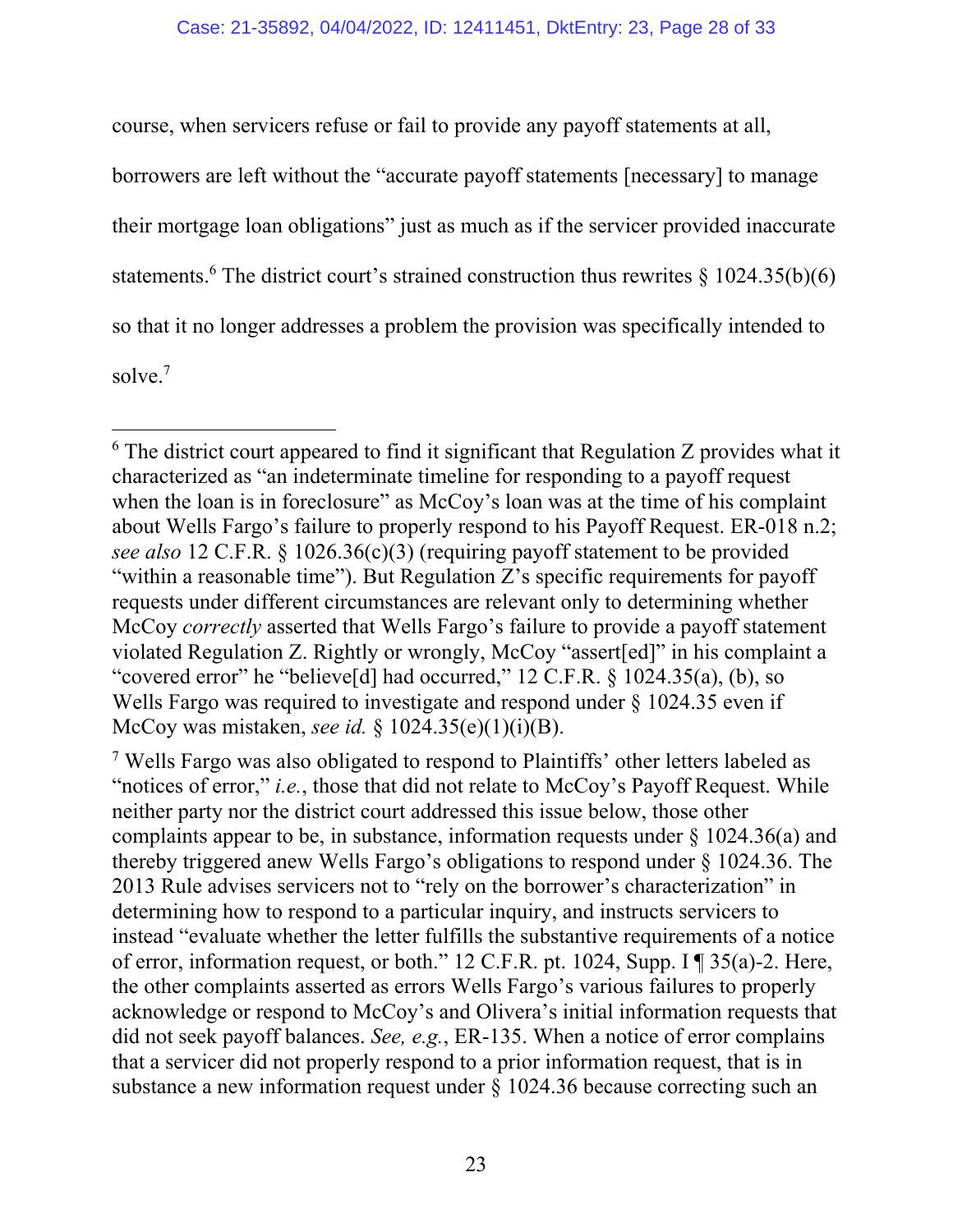# **III. To the extent the Court finds Regulation X ambiguous, the Bureau's interpretations of Sections 1024.35 and 1024.36 are entitled to deference.**

 To the extent the Court finds Regulation X ambiguous, the Bureau's interpretations of §§ 1024.35 and 1024.36 as contained in the preamble to the Bureau's rules are entitled to deference under *Kisor v. Wilkie*, 139 S. Ct. 2400 (2019). *See Goffney v. Becerra*, 995 F.3d 737, 746–47 (9th Cir. 2021) (applying *Kisor* to grant deference to interpretation by the Department of Health and Human Services of ambiguous Medicare rule).

First, the Bureau's interpretations are reasonable. For all the reasons discussed above, the Bureau's construction of Regulation X's requirements concerning information requests and notices of error fall well "within the bounds of reasonable interpretation" in light of the regulation's text, structure, and history. *Kisor*, 139 S. Ct. at 2416.

Second, the "character and context" of the Bureau's interpretations "entitle[ them] to controlling weight" in light of each of the markers the Supreme Court has identified for deciding when deference is appropriate. *Id.* The Bureau's interpretations of §§ 1024.35 and 1024.36 squarely "implicate its substantive

error means providing the requested information. Because Wells Fargo was obligated to respond to McCoy's and Olivera's other complaints under § 1024.36, the Bureau takes no position on whether those complaints also constitute "notices of error" triggering a servicer's separate obligations to respond as required by § 1024.35.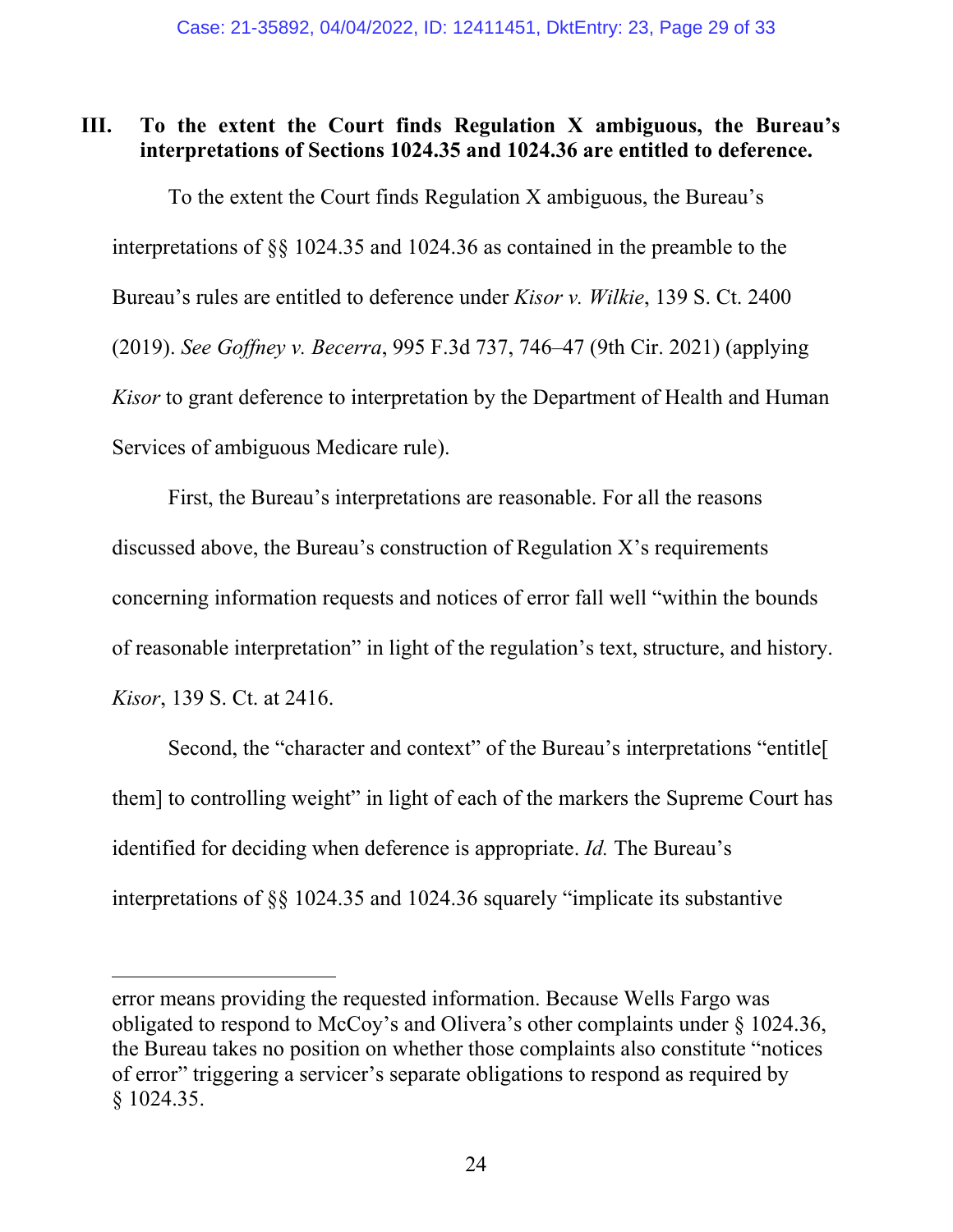expertise." *Id.* at 2417. Interpreting the scope of §§ 1024.35's and 1024.36's application to different types of borrower inquiries implicates a number of significant policy questions concerning the regulation of the mortgage servicing market and the right of borrowers to obtain information and to seek correction of errors about their mortgage loans from servicers they have no practical ability to choose. Likewise, the Bureau's interpretations—in Federal Register notices signed by the Bureau's Director—"authoritative[ly]" reflect the Bureau's "fair and considered judgment." *Id.* at 2416–17; *see also id.* at 2417 n.6 (noting that in *Auer v. Robbins*, 519 U.S. 452 (1997) the Court deferred to an agency interpretation presented in a brief where the agency "was not a party to the litigation" but instead participated as an amicus curiae).

### **CONCLUSION**

For the foregoing reasons, the Court should hold that § 1024.36 of Regulation X requires a servicer to respond when it receives a borrower request for information "with respect" to the borrower's mortgage loan even if the requested information does not relate specifically to servicing. The Court should also hold that § 1024.35 of Regulation X requires a servicer to respond to a borrower's letter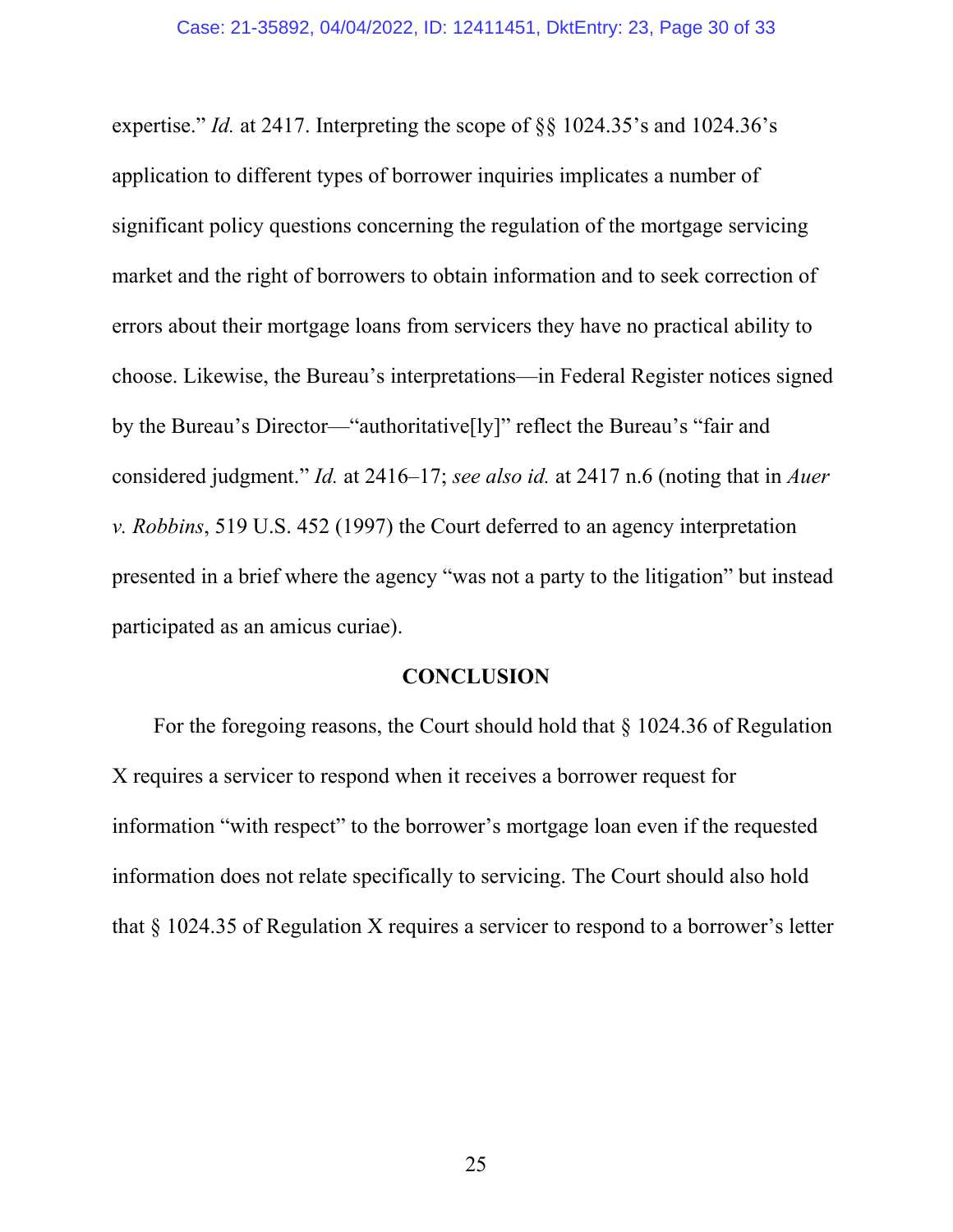### Case: 21-35892, 04/04/2022, ID: 12411451, DktEntry: 23, Page 31 of 33

asserting that the servicer did not respond at all to the borrower's prior request for a payoff balance in violation of Regulation Z.

Respectfully submitted,

April 4, 2022 s/ Derick Sohn

 Seth Frotman  *General Counsel*  Steven Y. Bressler  *Acting Deputy General Counsel*  Kristin Bateman  *Acting Assistant General Counsel*  Derick Sohn  *Senior Counsel*  Consumer Financial Protection Bureau 1700 G Street, NW Washington, D.C. 20552 (202) 435-7873 (telephone) (202) 435-7024 (facsimile) Derick.Sohn@cfpb.gov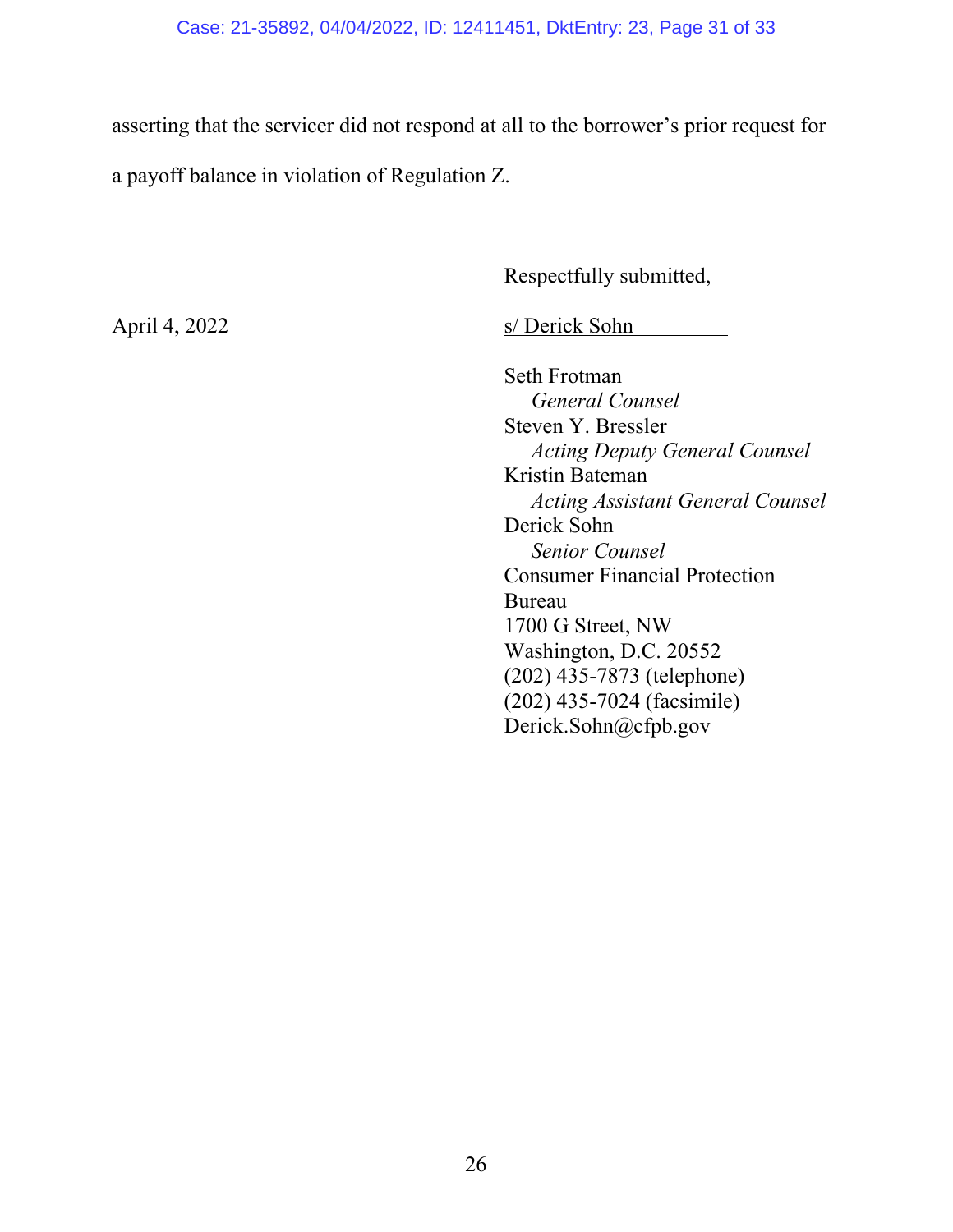# **UNITED STATES COURT OF APPEALS FOR THE NINTH CIRCUIT**

# **Form 8. Certificate of Compliance for Briefs**

*Instructions for this form: http://www.ca9.uscourts.gov/forms/form08instructions.pdf*

**9th Cir. Case Number(s)** 21-35892

I am the attorney or self-represented party.

**This brief contains** | 6,170 words, excluding the items exempted 6,170

by Fed. R. App. P. 32(f). The brief's type size and typeface comply with Fed. R.

App. P.  $32(a)(5)$  and (6).

I certify that this brief *(select only one)*:

- $\circ$  complies with the word limit of Cir. R. 32-1.
- is a **cross-appeal** brief and complies with the word limit of Cir. R. 28.1-1.
- is an **amicus** brief and complies with the word limit of Fed. R. App. P.  $\odot$ 29(a)(5), Cir. R. 29-2(c)(2), or Cir. R. 29-2(c)(3).
- is for a **death penalty** case and complies with the word limit of Cir. R. 32-4.
- complies with the longer length limit permitted by Cir. R. 32-2(b) because  $\bigcap$ *(select only one):*
	- $\circ$  it is a joint brief submitted by separately represented parties;
	- $\circ$  a party or parties are filing a single brief in response to multiple briefs; or
	- $\circ$  a party or parties are filing a single brief in response to a longer joint brief.
- $\circ$  complies with the length limit designated by court order dated
- $\circ$  is accompanied by a motion to file a longer brief pursuant to Cir. R. 32-2(a).

**Signature** | s/Derick Sohn *(use "*s/[typed name]*" to sign electronically-filed documents)* Date  $\text{April } 4, 2022$ 

*Feedback or questions about this form? Email us at forms@ca9.uscourts.gov*